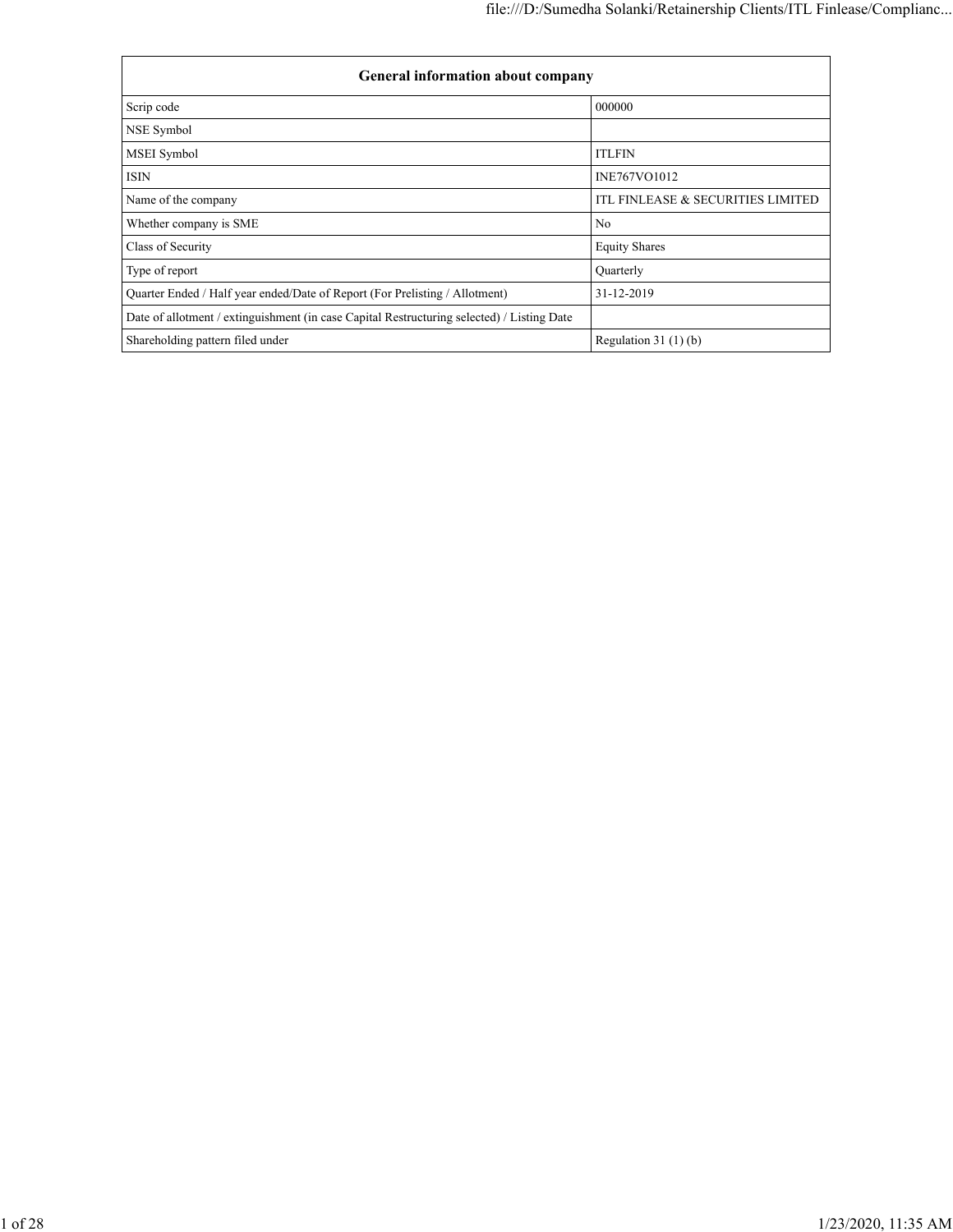|            |                                                                                           | <b>Declaration</b> |                                |                       |                            |
|------------|-------------------------------------------------------------------------------------------|--------------------|--------------------------------|-----------------------|----------------------------|
| Sr.<br>No. | Particular                                                                                | Yes/No             | Promoter and<br>Promoter Group | Public<br>shareholder | Non Promoter-Non<br>Public |
|            | Whether the Listed Entity has issued any partly paid up<br>shares?                        | N <sub>0</sub>     | No                             | N <sub>0</sub>        | N <sub>0</sub>             |
| 2          | Whether the Listed Entity has issued any Convertible<br>Securities?                       | No                 | N <sub>o</sub>                 | N <sub>0</sub>        | N <sub>o</sub>             |
| 3          | Whether the Listed Entity has issued any Warrants?                                        | No                 | N <sub>o</sub>                 | No                    | N <sub>o</sub>             |
| 4          | Whether the Listed Entity has any shares against which<br>depository receipts are issued? | No                 | No                             | N <sub>0</sub>        | N <sub>o</sub>             |
| 5          | Whether the Listed Entity has any shares in locked-in?                                    | No                 | N <sub>o</sub>                 | No                    | N <sub>o</sub>             |
| 6          | Whether any shares held by promoters are pledge or<br>otherwise encumbered?               | No                 | N <sub>o</sub>                 |                       |                            |
|            | Whether company has equity shares with differential<br>voting rights?                     | No                 | N <sub>o</sub>                 | No                    | No                         |
| 8          | Whether the listed entity has any significant beneficial<br>owner?                        | No                 |                                |                       |                            |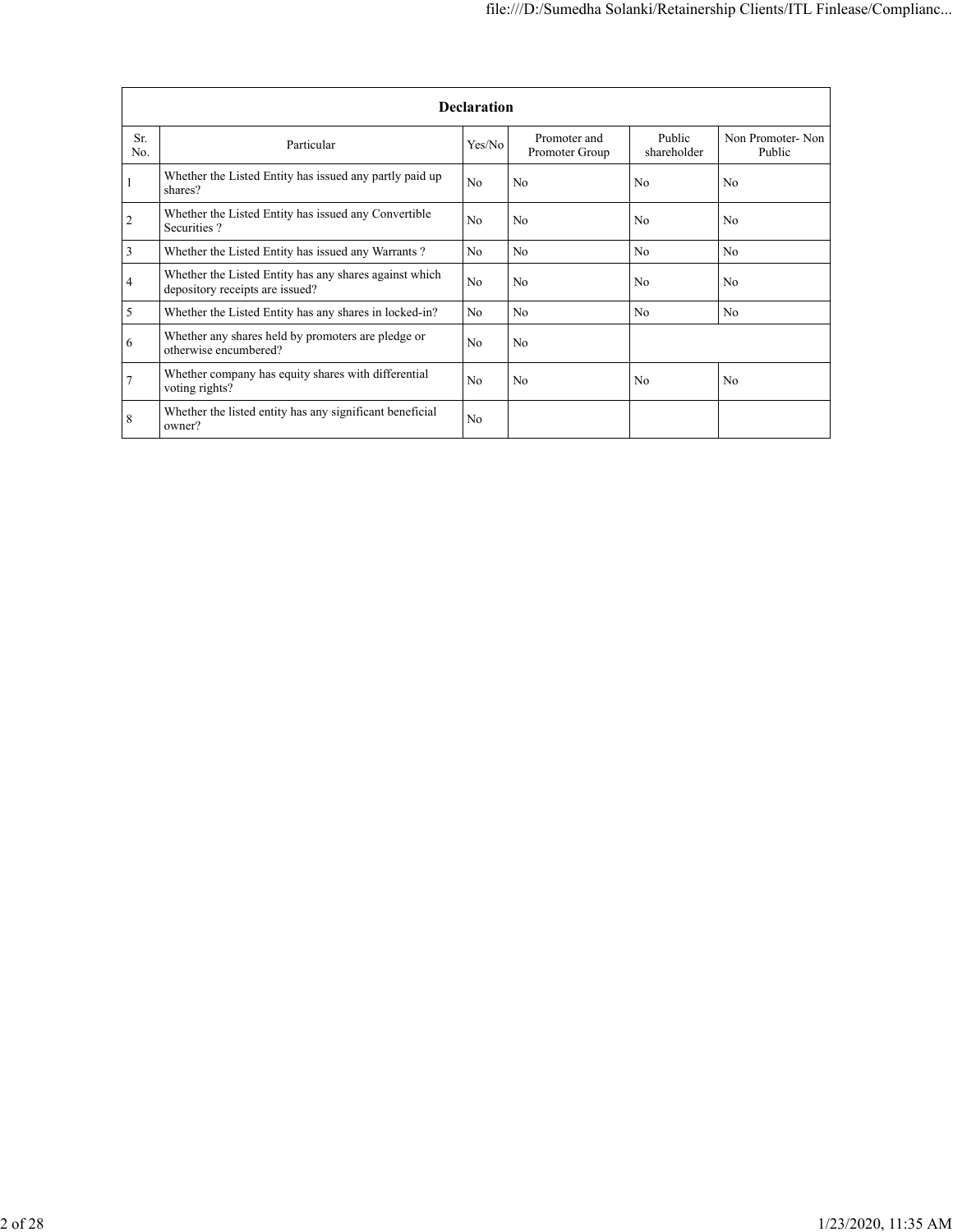|                         |                                         |                                                 |                      |                             |                          |                                  | Table I - Summary Statement holding of specified securities              |                           |                                      |         |                     |
|-------------------------|-----------------------------------------|-------------------------------------------------|----------------------|-----------------------------|--------------------------|----------------------------------|--------------------------------------------------------------------------|---------------------------|--------------------------------------|---------|---------------------|
|                         |                                         | Nos. Of<br>Category of<br>shareholders<br>(III) | No. of<br>fully paid | No. Of<br>Partly<br>paid-up | No. Of<br>shares         | Total nos.<br>shares held        | Shareholding as<br>a % of total no.<br>of shares                         | class of securities (IX)  | Number of Voting Rights held in each |         |                     |
| Category<br>(1)<br>(II) | shareholder                             |                                                 | up equity<br>shares  | equity<br>shares            | underlying<br>Depository | $(VII) =$<br>$(IV)+(V)+$<br>(VI) | (calculated as<br>per SCRR,<br>1957) (VIII) As<br>$a\%$ of<br>$(A+B+C2)$ | No of Voting (XIV) Rights |                                      |         | Total as a          |
|                         |                                         |                                                 | held (IV)            | held<br>(V)                 | Receipts<br>(VI)         |                                  |                                                                          | <b>Class</b><br>eg: X     | Class<br>eg:y                        | Total   | $%$ of<br>$(A+B+C)$ |
| (A)                     | Promoter &<br>Promoter<br>Group         | 43                                              | 2898290              |                             |                          | 2898290                          | 61.21                                                                    | 2898290                   |                                      | 2898290 | 61.22               |
| (B)                     | Public                                  | 380                                             | 1837010              |                             |                          | 1837010                          | 38.79                                                                    | 1836010                   |                                      | 1836010 | 38.78               |
| (C)                     | <b>Non</b><br>Promoter-<br>Non Public   |                                                 |                      |                             |                          |                                  |                                                                          |                           |                                      |         |                     |
| (C1)                    | Shares<br>underlying<br><b>DRs</b>      |                                                 |                      |                             |                          |                                  |                                                                          |                           |                                      |         |                     |
| (C2)                    | Shares held<br>by<br>Employee<br>Trusts |                                                 |                      |                             |                          |                                  |                                                                          |                           |                                      |         |                     |
|                         | Total                                   | 423                                             | 4735300              |                             |                          | 4735300                          | 100                                                                      | 4734300                   |                                      | 4734300 | 100                 |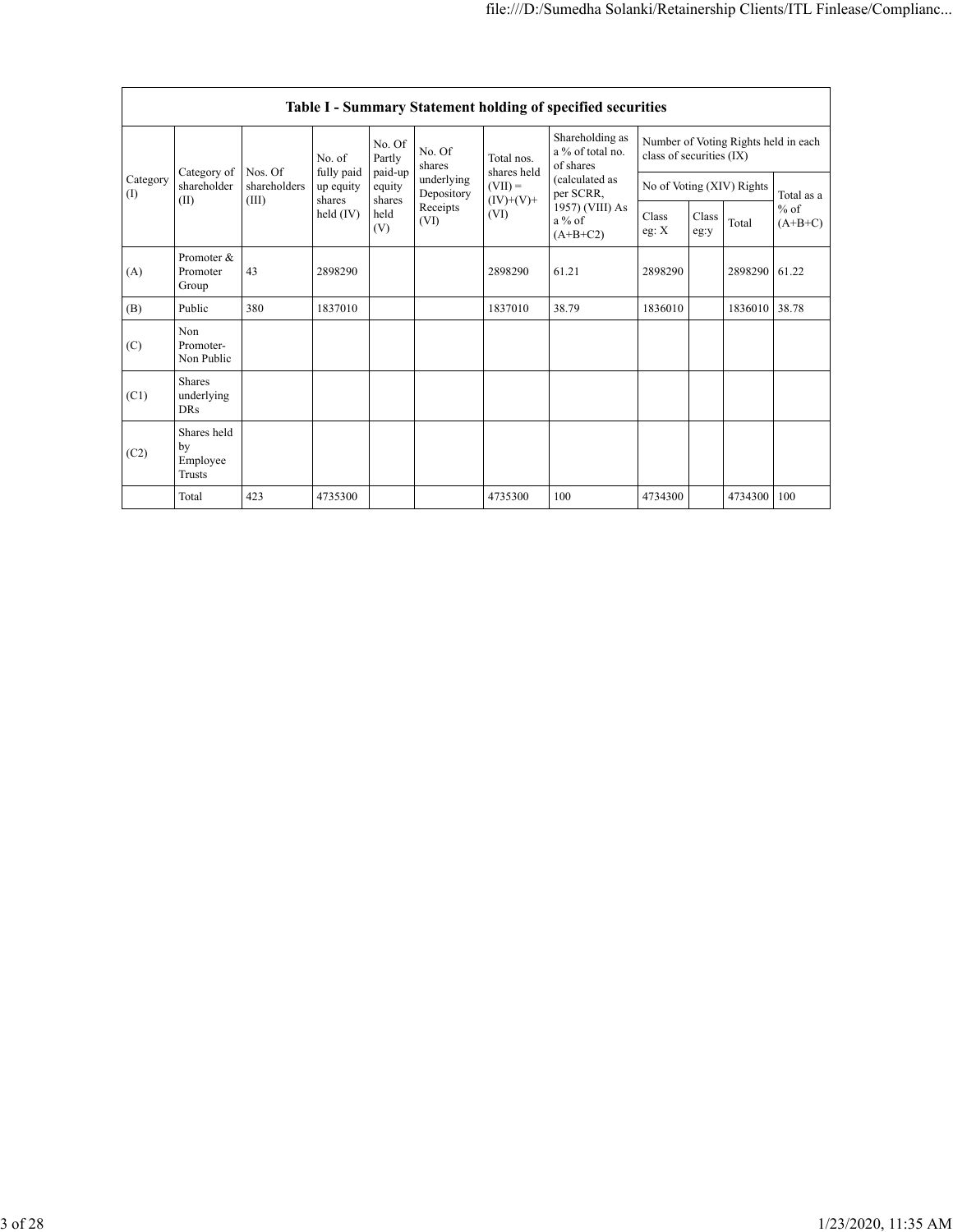|                 |                                                |                                                      |                                                                             |                                                                             | Table I - Summary Statement holding of specified securities                                                |                                        |                                                      |                                                                               |                                                                  |                                       |
|-----------------|------------------------------------------------|------------------------------------------------------|-----------------------------------------------------------------------------|-----------------------------------------------------------------------------|------------------------------------------------------------------------------------------------------------|----------------------------------------|------------------------------------------------------|-------------------------------------------------------------------------------|------------------------------------------------------------------|---------------------------------------|
| Category<br>(1) | Category of<br>shareholder<br>(II)             | No. Of<br><b>Shares</b><br>Underlying<br>Outstanding | No. of<br><b>Shares</b><br>Underlying<br>Outstanding<br>Warrants<br>$(X_i)$ | No. Of Shares<br>Underlying<br>Outstanding<br>convertible<br>securities and | Shareholding, as<br>a % assuming full<br>conversion of<br>convertible<br>securities (as a<br>percentage of | Number of<br>Locked in<br>shares (XII) |                                                      | Number of<br><b>Shares</b><br>pledged or<br>otherwise<br>encumbered<br>(XIII) |                                                                  | Number of<br>equity shares<br>held in |
|                 |                                                | convertible<br>securities $(X)$                      |                                                                             | No. Of<br>Warrants (Xi)<br>(a)                                              | diluted share<br>capital) $(XI)$ =<br>$(VII)+(X)$ As a %<br>of $(A+B+C2)$                                  | No.<br>(a)                             | As a $%$<br>of total<br><b>Shares</b><br>held<br>(b) | No.<br>(a)                                                                    | As a $%$<br>of total<br><b>Shares</b><br>$\text{held}(\text{b})$ | dematerialized<br>form $(XIV)$        |
| (A)             | Promoter &<br>Promoter<br>Group                |                                                      |                                                                             |                                                                             | 61.21                                                                                                      |                                        |                                                      |                                                                               |                                                                  | 2893190                               |
| (B)             | Public                                         |                                                      |                                                                             |                                                                             | 38.79                                                                                                      |                                        |                                                      |                                                                               |                                                                  | 553100                                |
| (C)             | Non<br>Promoter-<br>Non Public                 |                                                      |                                                                             |                                                                             |                                                                                                            |                                        |                                                      |                                                                               |                                                                  |                                       |
| (C1)            | <b>Shares</b><br>underlying<br><b>DRs</b>      |                                                      |                                                                             |                                                                             |                                                                                                            |                                        |                                                      |                                                                               |                                                                  |                                       |
| (C2)            | Shares held<br>by<br>Employee<br><b>Trusts</b> |                                                      |                                                                             |                                                                             |                                                                                                            |                                        |                                                      |                                                                               |                                                                  |                                       |
|                 | Total                                          |                                                      |                                                                             |                                                                             | 100                                                                                                        |                                        |                                                      |                                                                               |                                                                  | 3446290                               |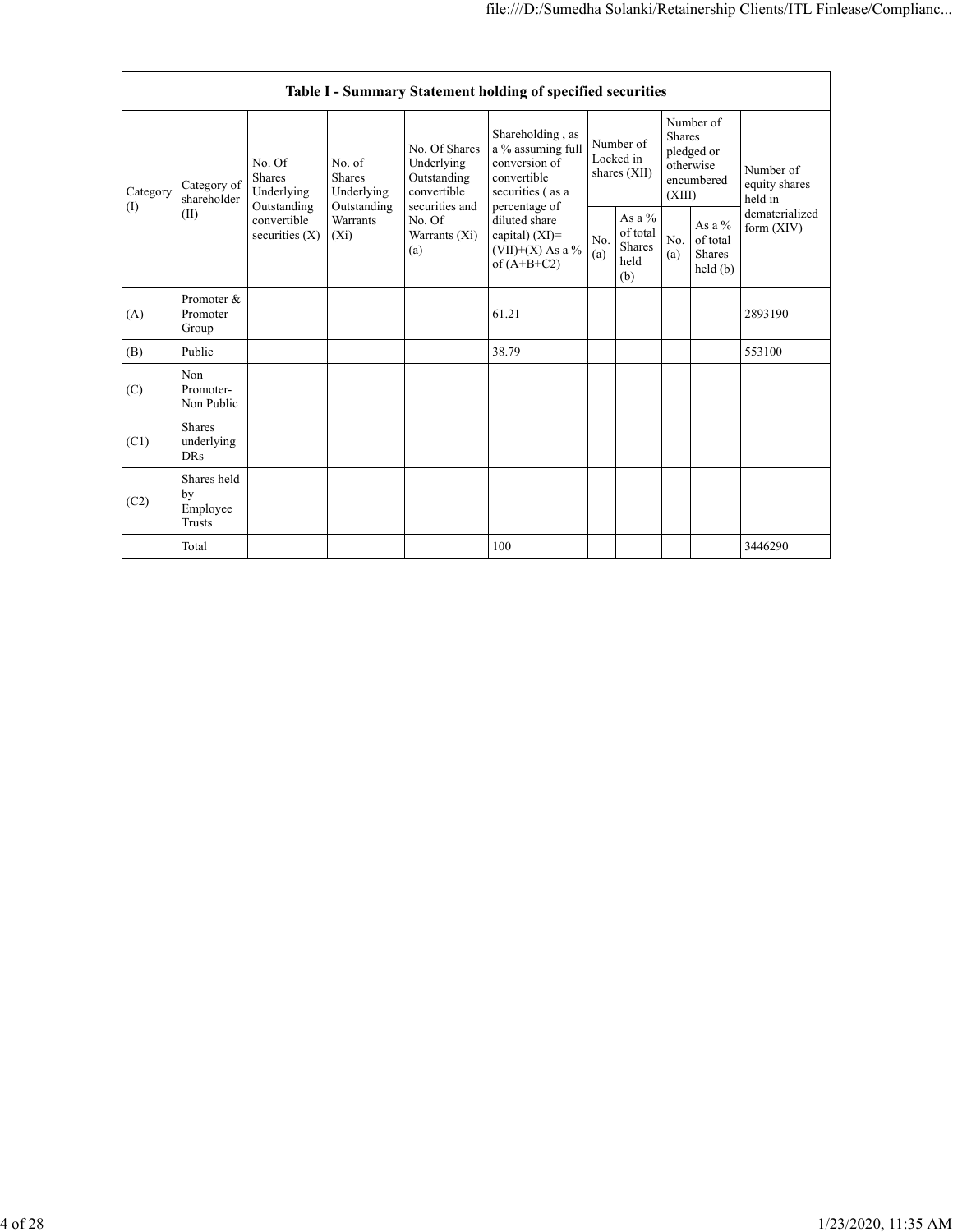|                                                                                             | Table II - Statement showing shareholding pattern of the Promoter and Promoter Group                                |                                  |                             |                       |                          |                      |                                           |                                                                  |               |         |                                 |
|---------------------------------------------------------------------------------------------|---------------------------------------------------------------------------------------------------------------------|----------------------------------|-----------------------------|-----------------------|--------------------------|----------------------|-------------------------------------------|------------------------------------------------------------------|---------------|---------|---------------------------------|
|                                                                                             |                                                                                                                     |                                  | No. of<br>fully             | No.<br>Of<br>Partly   | No. Of<br>shares         | Total nos.<br>shares | Shareholding<br>as a % of<br>total no. of | Number of Voting Rights held in<br>each class of securities (IX) |               |         |                                 |
| Sr.                                                                                         | Category & Name<br>of the<br>Shareholders (I)                                                                       | Nos. Of<br>shareholders<br>(III) | paid up<br>equity<br>shares | paid-<br>up<br>equity | underlying<br>Depository | held (VII)<br>$=$    | shares<br>(calculated as<br>per SCRR,     | No of Voting (XIV) Rights                                        |               |         | Total<br>as a $\%$              |
|                                                                                             |                                                                                                                     |                                  | held<br>(IV)                | shares<br>held<br>(V) | Receipts<br>(VI)         | $(IV)+(V)+$<br>(VI)  | 1957) (VIII)<br>As a % of<br>$(A+B+C2)$   | Class eg:<br>X                                                   | Class<br>eg:y | Total   | of<br>Total<br>Voting<br>rights |
| A                                                                                           | Table II - Statement showing shareholding pattern of the Promoter and Promoter Group                                |                                  |                             |                       |                          |                      |                                           |                                                                  |               |         |                                 |
| (1)                                                                                         | Indian                                                                                                              |                                  |                             |                       |                          |                      |                                           |                                                                  |               |         |                                 |
| (a)                                                                                         | Individuals/Hindu<br>undivided Family                                                                               | 33                               | 1683290                     |                       |                          | 1683290              | 35.55                                     | 1683290                                                          |               | 1683290 | 35.56                           |
| (d)                                                                                         | Any Other<br>(specify)                                                                                              | 10                               | 1215000                     |                       |                          | 1215000              | 25.66                                     | 1215000                                                          |               | 1215000 | 25.66                           |
| Sub-Total<br>(A)(1)                                                                         |                                                                                                                     | 43                               | 2898290                     |                       |                          | 2898290              | 61.21                                     | 2898290                                                          |               | 2898290 | 61.22                           |
| (2)                                                                                         | Foreign                                                                                                             |                                  |                             |                       |                          |                      |                                           |                                                                  |               |         |                                 |
| Total<br>Shareholding<br>of Promoter<br>and Promoter<br>Group<br>$(A)= (A)$<br>$(1)+(A)(2)$ |                                                                                                                     | 43                               | 2898290                     |                       |                          | 2898290              | 61.21                                     | 2898290                                                          |               | 2898290 | 61.22                           |
| $\, {\bf B}$                                                                                | Table III - Statement showing shareholding pattern of the Public shareholder                                        |                                  |                             |                       |                          |                      |                                           |                                                                  |               |         |                                 |
| (1)                                                                                         | Institutions                                                                                                        |                                  |                             |                       |                          |                      |                                           |                                                                  |               |         |                                 |
| (3)                                                                                         | Non-institutions                                                                                                    |                                  |                             |                       |                          |                      |                                           |                                                                  |               |         |                                 |
| (a(i))                                                                                      | Individuals -<br>i.Individual<br>shareholders<br>holding nominal<br>share capital up to<br>Rs. 2 lakhs.             | 350                              | 695080                      |                       |                          | 695080               | 14.68                                     | 694080                                                           |               | 694080  | 14.66                           |
| (a(ii))                                                                                     | Individuals - ii.<br>Individual<br>shareholders<br>holding nominal<br>share capital in<br>excess of Rs. 2<br>lakhs. | 11                               | 606430                      |                       |                          | 606430               | 12.81                                     | 606430                                                           |               | 606430  | 12.81                           |
| (e)                                                                                         | Any Other<br>(specify)                                                                                              | 19                               | 535500                      |                       |                          | 535500               | 11.31                                     | 535500                                                           |               | 535500  | 11.31                           |
| Sub-Total<br>(B)(3)                                                                         |                                                                                                                     | 380                              | 1837010                     |                       |                          | 1837010              | 38.79                                     | 1836010                                                          |               | 1836010 | 38.78                           |
| <b>Total Public</b><br>Shareholding<br>$(B)=B)$<br>$(1)+(B)$<br>$(2)+(B)(3)$                |                                                                                                                     | 380                              | 1837010                     |                       |                          | 1837010              | 38.79                                     | 1836010                                                          |               | 1836010 | 38.78                           |
| $\mathbf C$                                                                                 | Table IV - Statement showing shareholding pattern of the Non Promoter- Non Public shareholder                       |                                  |                             |                       |                          |                      |                                           |                                                                  |               |         |                                 |
| Total (<br>$A+B+C2$ )                                                                       |                                                                                                                     | 423                              | 4735300                     |                       |                          | 4735300              | 100                                       | 4734300                                                          |               | 4734300 | 100                             |
| Total<br>$(A+B+C)$                                                                          |                                                                                                                     | 423                              | 4735300                     |                       |                          | 4735300              | 100                                       | 4734300                                                          |               | 4734300 | 100                             |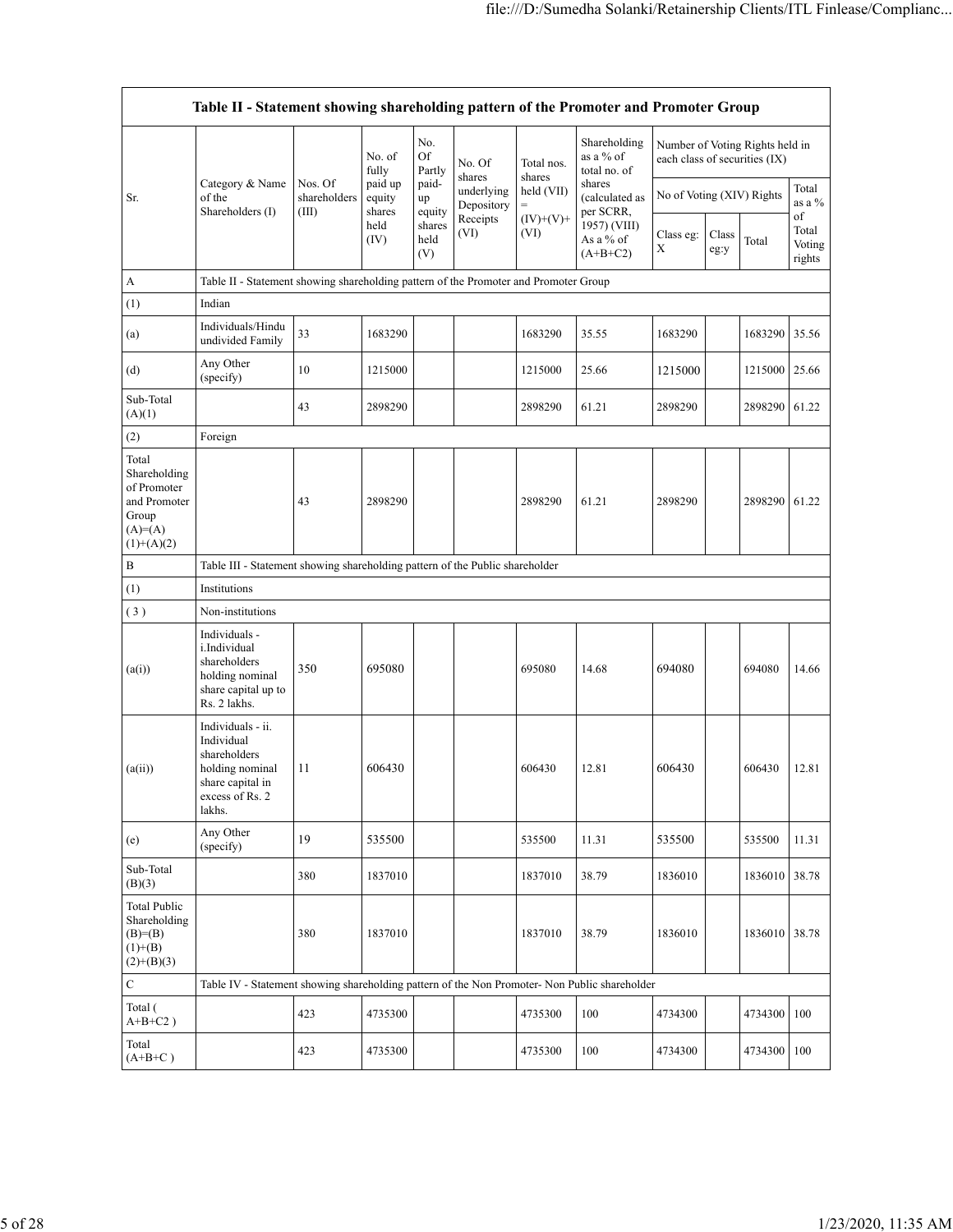| Table II - Statement showing shareholding pattern of the Promoter and Promoter Group   |                                                            |                                                  |                                                                                |                                                                                                           |            |                                               |            |                                                               |                                                            |  |  |  |  |
|----------------------------------------------------------------------------------------|------------------------------------------------------------|--------------------------------------------------|--------------------------------------------------------------------------------|-----------------------------------------------------------------------------------------------------------|------------|-----------------------------------------------|------------|---------------------------------------------------------------|------------------------------------------------------------|--|--|--|--|
|                                                                                        | No. Of<br><b>Shares</b>                                    | No. of<br>Shares                                 |                                                                                | Shareholding, as<br>a % assuming full<br>conversion of<br>convertible                                     |            | Number of<br>Locked in<br>shares $(XII)$      |            | Number of Shares<br>pledged or otherwise<br>encumbered (XIII) | Number of                                                  |  |  |  |  |
| Sr.                                                                                    | Underlying<br>Outstanding<br>convertible<br>securities (X) | Underlying<br>Outstanding<br>Warrants<br>$(X_i)$ | Outstanding<br>convertible<br>securities and<br>No. Of<br>Warrants (Xi)<br>(a) | securities (as a<br>percentage of<br>diluted share<br>capital) (XI)=<br>(VII)+(X) As a %<br>of $(A+B+C2)$ | No.<br>(a) | As a $%$<br>of total<br>Shares<br>held<br>(b) | No.<br>(a) | As a % of total<br>Shares held (b)                            | equity shares<br>held in<br>dematerialized<br>form $(XIV)$ |  |  |  |  |
| А                                                                                      |                                                            |                                                  |                                                                                | Table II - Statement showing shareholding pattern of the Promoter and Promoter Group                      |            |                                               |            |                                                               |                                                            |  |  |  |  |
| (1)                                                                                    | Indian                                                     |                                                  |                                                                                |                                                                                                           |            |                                               |            |                                                               |                                                            |  |  |  |  |
| (a)                                                                                    |                                                            |                                                  |                                                                                | 35.55                                                                                                     |            |                                               |            |                                                               | 1678190                                                    |  |  |  |  |
| (d)                                                                                    |                                                            |                                                  |                                                                                | 25.66                                                                                                     |            |                                               |            |                                                               | 1215000                                                    |  |  |  |  |
| Sub-Total<br>(A)(1)                                                                    |                                                            |                                                  |                                                                                | 61.21                                                                                                     |            |                                               |            |                                                               | 2893190                                                    |  |  |  |  |
| (2)                                                                                    | Foreign                                                    |                                                  |                                                                                |                                                                                                           |            |                                               |            |                                                               |                                                            |  |  |  |  |
| Total<br>Shareholding<br>of Promoter<br>and Promoter<br>Group $(A)=A)$<br>$(1)+(A)(2)$ |                                                            |                                                  |                                                                                | 61.21                                                                                                     |            |                                               |            |                                                               | 2893190                                                    |  |  |  |  |
| B                                                                                      |                                                            |                                                  |                                                                                | Table III - Statement showing shareholding pattern of the Public shareholder                              |            |                                               |            |                                                               |                                                            |  |  |  |  |
| (1)                                                                                    | Institutions                                               |                                                  |                                                                                |                                                                                                           |            |                                               |            |                                                               |                                                            |  |  |  |  |
| (3)                                                                                    | Non-institutions                                           |                                                  |                                                                                |                                                                                                           |            |                                               |            |                                                               |                                                            |  |  |  |  |
| (a(i))                                                                                 |                                                            |                                                  |                                                                                | 14.68                                                                                                     |            |                                               |            |                                                               | 46800                                                      |  |  |  |  |
| (a(ii))                                                                                |                                                            |                                                  |                                                                                | 12.81                                                                                                     |            |                                               |            |                                                               | 110700                                                     |  |  |  |  |
| (e)                                                                                    |                                                            |                                                  |                                                                                | 11.31                                                                                                     |            |                                               |            |                                                               | 395600                                                     |  |  |  |  |
| Sub-Total<br>(B)(3)                                                                    |                                                            |                                                  |                                                                                | 38.79                                                                                                     |            |                                               |            |                                                               | 553100                                                     |  |  |  |  |
| Total Public<br>Shareholding<br>$(B)=B)$<br>$(1)+(B)$<br>$(2)+(B)(3)$                  |                                                            |                                                  |                                                                                | 38.79                                                                                                     |            |                                               |            |                                                               | 553100                                                     |  |  |  |  |
| $\mathbf C$                                                                            |                                                            |                                                  |                                                                                | Table IV - Statement showing shareholding pattern of the Non Promoter- Non Public shareholder             |            |                                               |            |                                                               |                                                            |  |  |  |  |
| Total (<br>$A+B+C2$ )                                                                  |                                                            |                                                  |                                                                                | 100                                                                                                       |            |                                               |            |                                                               | 3446290                                                    |  |  |  |  |
| Total (A+B+C                                                                           |                                                            |                                                  |                                                                                | 100                                                                                                       |            |                                               |            |                                                               | 3446290                                                    |  |  |  |  |
| Disclosure of notes on shareholding pattern                                            |                                                            |                                                  |                                                                                |                                                                                                           |            |                                               |            | Textual<br>Information(1)                                     |                                                            |  |  |  |  |
|                                                                                        |                                                            |                                                  |                                                                                | Disclosure of notes in case of promoter holiding in dematerialsed form is less than 100 percentage        |            |                                               |            | Textual<br>Information $(1)$                                  |                                                            |  |  |  |  |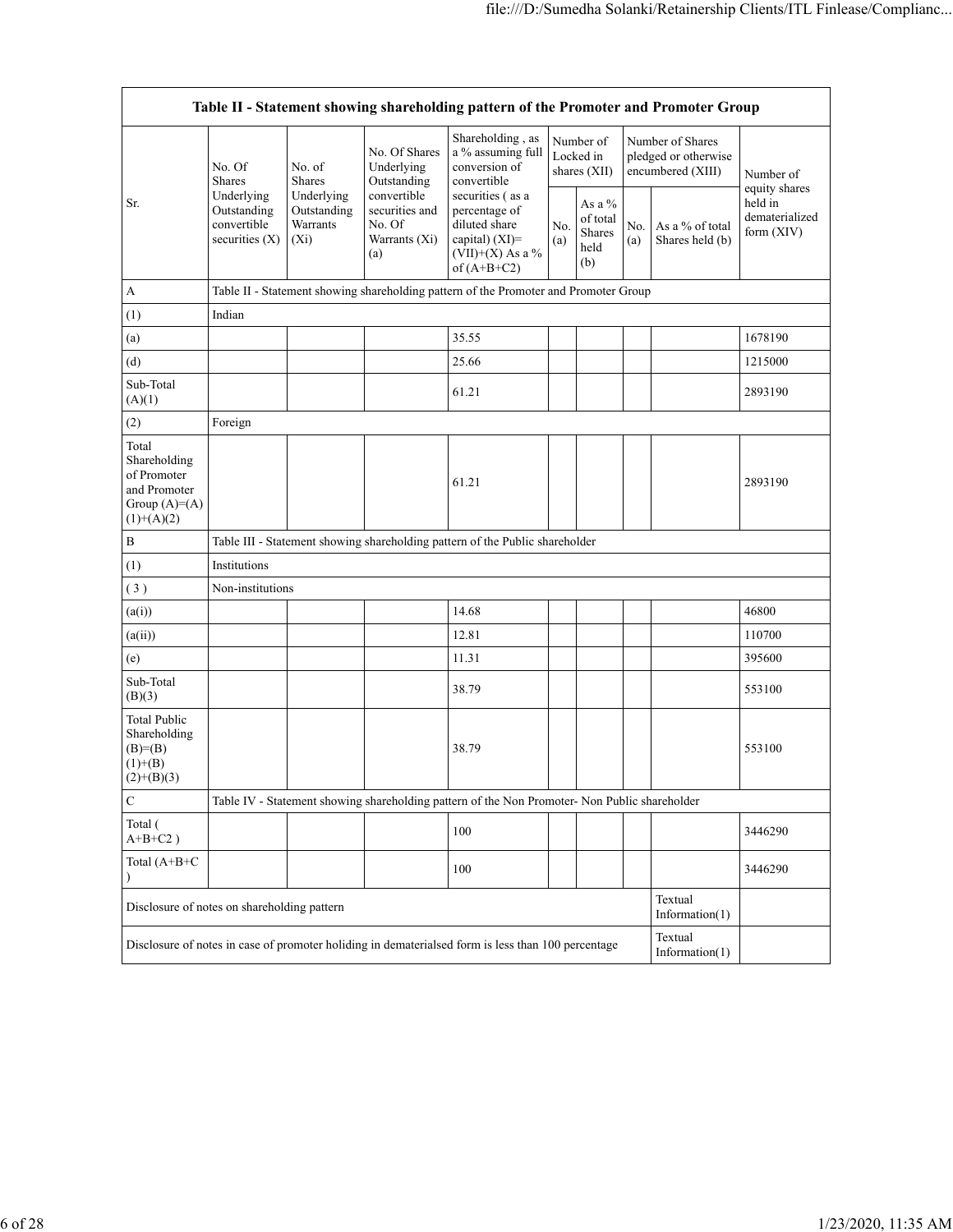| <b>Text Block</b>     |                                                                                                                                                                                                                                          |  |  |  |  |  |  |
|-----------------------|------------------------------------------------------------------------------------------------------------------------------------------------------------------------------------------------------------------------------------------|--|--|--|--|--|--|
| Textual Information() | 1. It is to be noted that as instructed by your good office the shareholding details are provided only for<br>fully paid up shares i.e., 4735300 equity Shares as on 31st December, 2019, whereas the Listed capital<br>is only 4732300. |  |  |  |  |  |  |
| Textual Information() | As on date 99.82% of promoters shareholding is in Demat mode only 5100 shares are pending.                                                                                                                                               |  |  |  |  |  |  |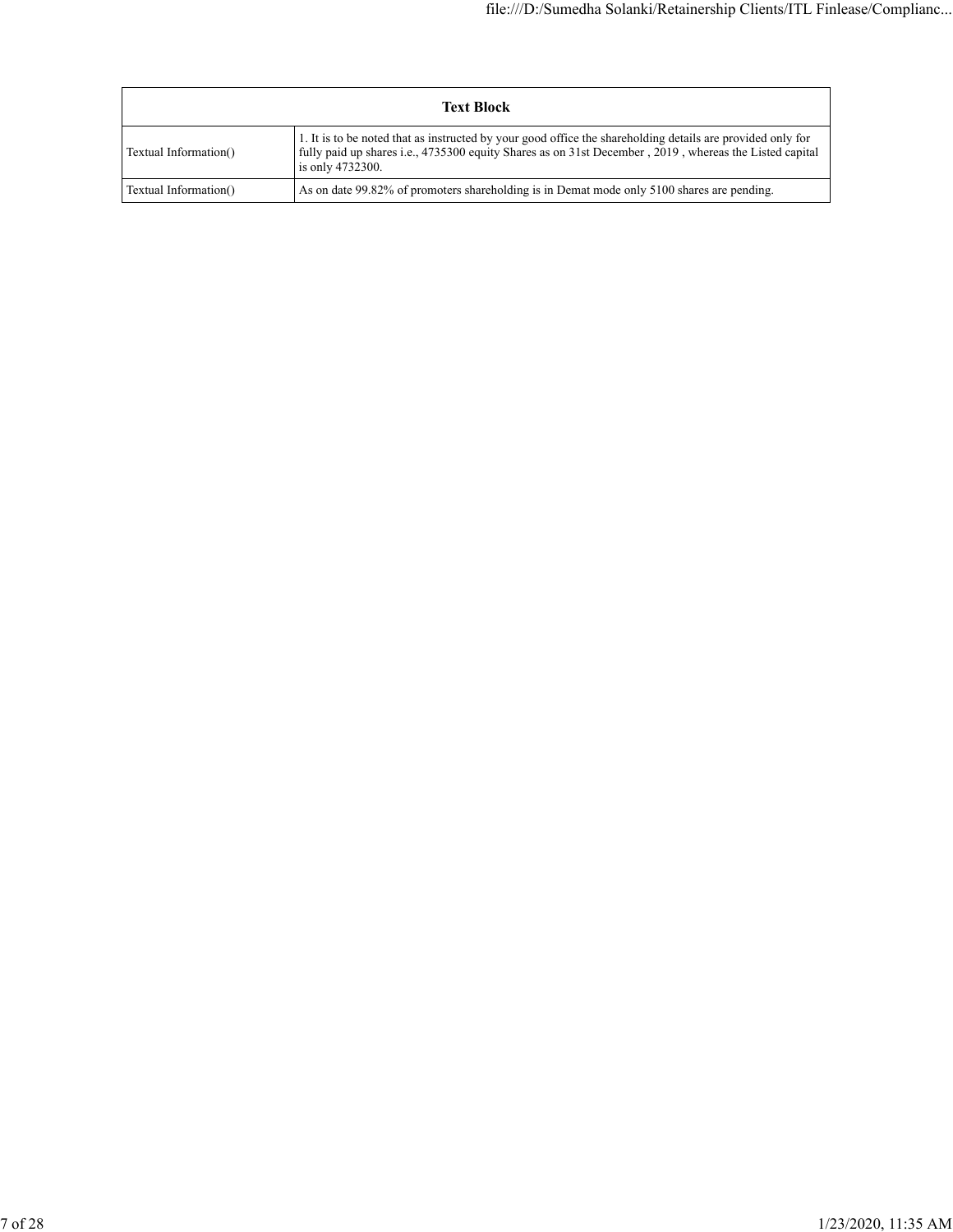| <b>Individuals/Hindu undivided Family</b>                                                                                                                                                |                  |             |                  |                |                               |                    |                    |  |  |  |  |  |
|------------------------------------------------------------------------------------------------------------------------------------------------------------------------------------------|------------------|-------------|------------------|----------------|-------------------------------|--------------------|--------------------|--|--|--|--|--|
| Searial No.                                                                                                                                                                              | $\mathbf{1}$     | $\sqrt{2}$  | $\mathfrak{Z}$   | $\overline{4}$ | $\sqrt{5}$                    | 6                  | $\tau$             |  |  |  |  |  |
| Name of the<br>Shareholders (I)                                                                                                                                                          | Ashish Gupta     | Akash Gupta | <b>B.L</b> Gupta | G.K Jaju       | <b>ISHWAR</b><br>PRAKASH JAIN | Kailash<br>Jajodia | Kaushal<br>Jajodia |  |  |  |  |  |
| PAN(II)                                                                                                                                                                                  | AEPPG2883O       | AFLPG3088G  | AAGPG2445P       | ABPPJ2843L     | AAAPJ0986A                    | ABWPJ7049K         | AEUPJ5183P         |  |  |  |  |  |
| No. of fully paid<br>up equity shares<br>held (IV)                                                                                                                                       | 10               | 7000        | 42010            | 38010          | 30710                         | 112710             | 105300             |  |  |  |  |  |
| No. Of Partly paid-<br>up equity shares<br>held(V)                                                                                                                                       |                  |             |                  |                |                               |                    |                    |  |  |  |  |  |
| No. Of shares<br>underlying<br>Depository<br>Receipts (VI)                                                                                                                               |                  |             |                  |                |                               |                    |                    |  |  |  |  |  |
| Total nos. shares<br>$held (VII) =$<br>$(IV)+(V)+(VI)$                                                                                                                                   | 10               | 7000        | 42010            | 38010          | 30710                         | 112710             | 105300             |  |  |  |  |  |
| Shareholding as a<br>% of total no. of<br>shares (calculated<br>as per SCRR,<br>1957) (VIII) As a<br>% of $(A+B+C2)$                                                                     | $\mathbf{0}$     | 0.15        | 0.89             | 0.8            | 0.65                          | 2.38               | 2.22               |  |  |  |  |  |
| Number of Voting Rights held in each class of securities (IX)                                                                                                                            |                  |             |                  |                |                               |                    |                    |  |  |  |  |  |
| Class eg:X                                                                                                                                                                               | 10               | 7000        | 42010            | 38010          | 30710                         | 112710             | 105300             |  |  |  |  |  |
| Class eg:y                                                                                                                                                                               |                  |             |                  |                |                               |                    |                    |  |  |  |  |  |
| Total                                                                                                                                                                                    | 10               | 7000        | 42010            | 38010          | 30710                         | 112710             | 105300             |  |  |  |  |  |
| Total as a % of<br><b>Total Voting rights</b>                                                                                                                                            | $\boldsymbol{0}$ | 0.15        | 0.89             | 0.8            | 0.65                          | 2.38               | 2.22               |  |  |  |  |  |
| No. Of Shares<br>Underlying<br>Outstanding<br>convertible<br>securities $(X)$                                                                                                            |                  |             |                  |                |                               |                    |                    |  |  |  |  |  |
| No. of Shares<br>Underlying<br>Outstanding<br>Warrants (Xi)                                                                                                                              |                  |             |                  |                |                               |                    |                    |  |  |  |  |  |
| No. Of Shares<br>Underlying<br>Outstanding<br>convertible<br>securities and No.<br>Of Warrants (Xi)<br>(a)                                                                               |                  |             |                  |                |                               |                    |                    |  |  |  |  |  |
| Shareholding, as a<br>% assuming full<br>conversion of<br>convertible<br>securities (as a<br>percentage of<br>diluted share<br>capital) (XI)=<br>$(VII)+(Xi)(a)$ As a<br>% of $(A+B+C2)$ | $\boldsymbol{0}$ | 0.15        | 0.89             | 0.8            | 0.65                          | 2.38               | 2.22               |  |  |  |  |  |
| Number of Locked in shares (XII)                                                                                                                                                         |                  |             |                  |                |                               |                    |                    |  |  |  |  |  |
| No. (a)                                                                                                                                                                                  |                  |             |                  |                |                               |                    |                    |  |  |  |  |  |
| As a % of total<br>Shares held (b)                                                                                                                                                       |                  |             |                  |                |                               |                    |                    |  |  |  |  |  |
| Number of Shares pledged or otherwise encumbered (XIII)                                                                                                                                  |                  |             |                  |                |                               |                    |                    |  |  |  |  |  |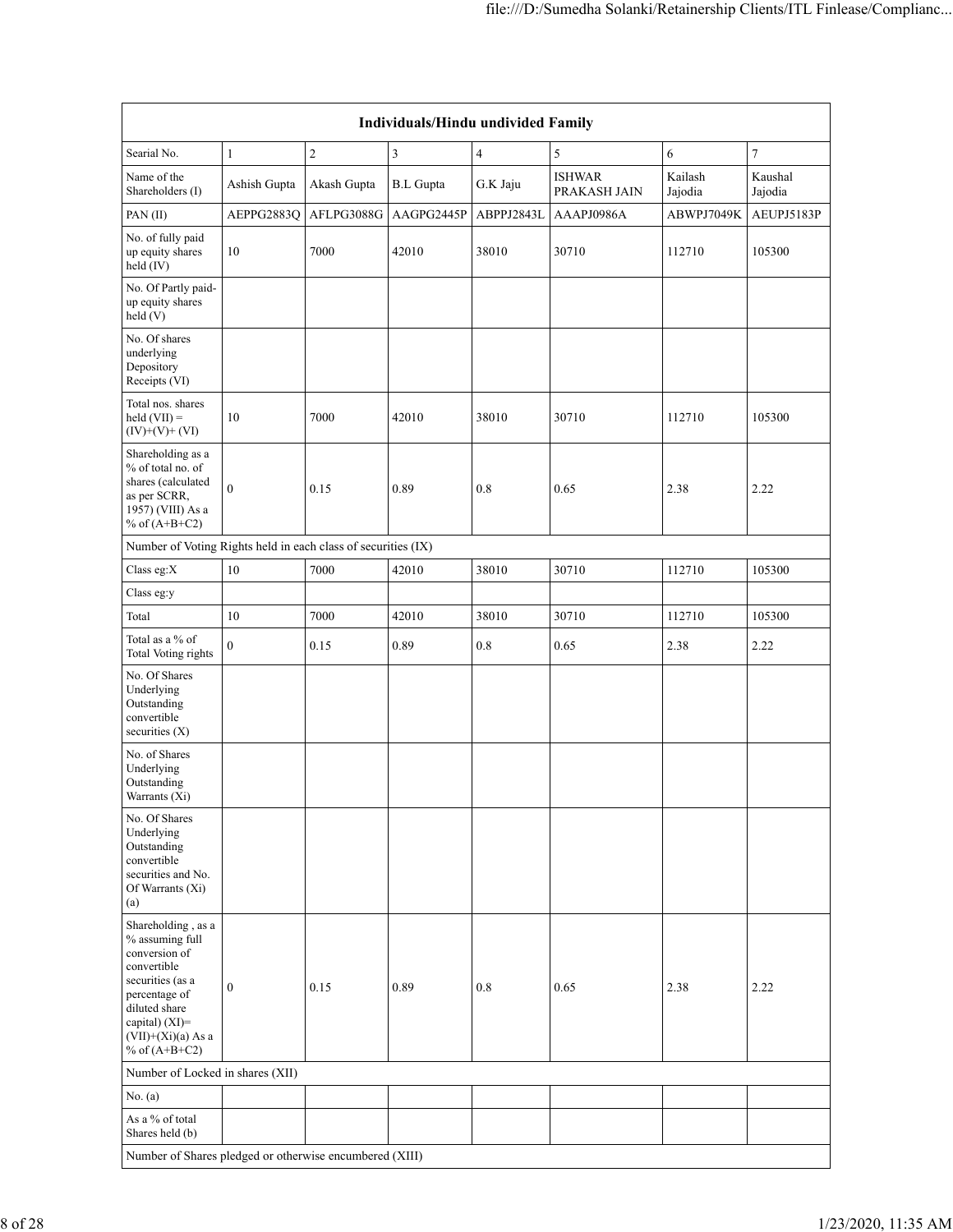| No. (a)                                                              |    |      |       |       |       |        |        |
|----------------------------------------------------------------------|----|------|-------|-------|-------|--------|--------|
| As a % of total<br>Shares held (b)                                   |    |      |       |       |       |        |        |
| Number of equity<br>shares held in<br>dematerialized<br>form $(XIV)$ | 10 | 7000 | 42010 | 38010 | 30710 | 112710 | 105300 |
| Reason for not providing PAN                                         |    |      |       |       |       |        |        |
| Reason for not<br>providing PAN                                      |    |      |       |       |       |        |        |
| Shareholder type                                                     |    |      |       |       |       |        |        |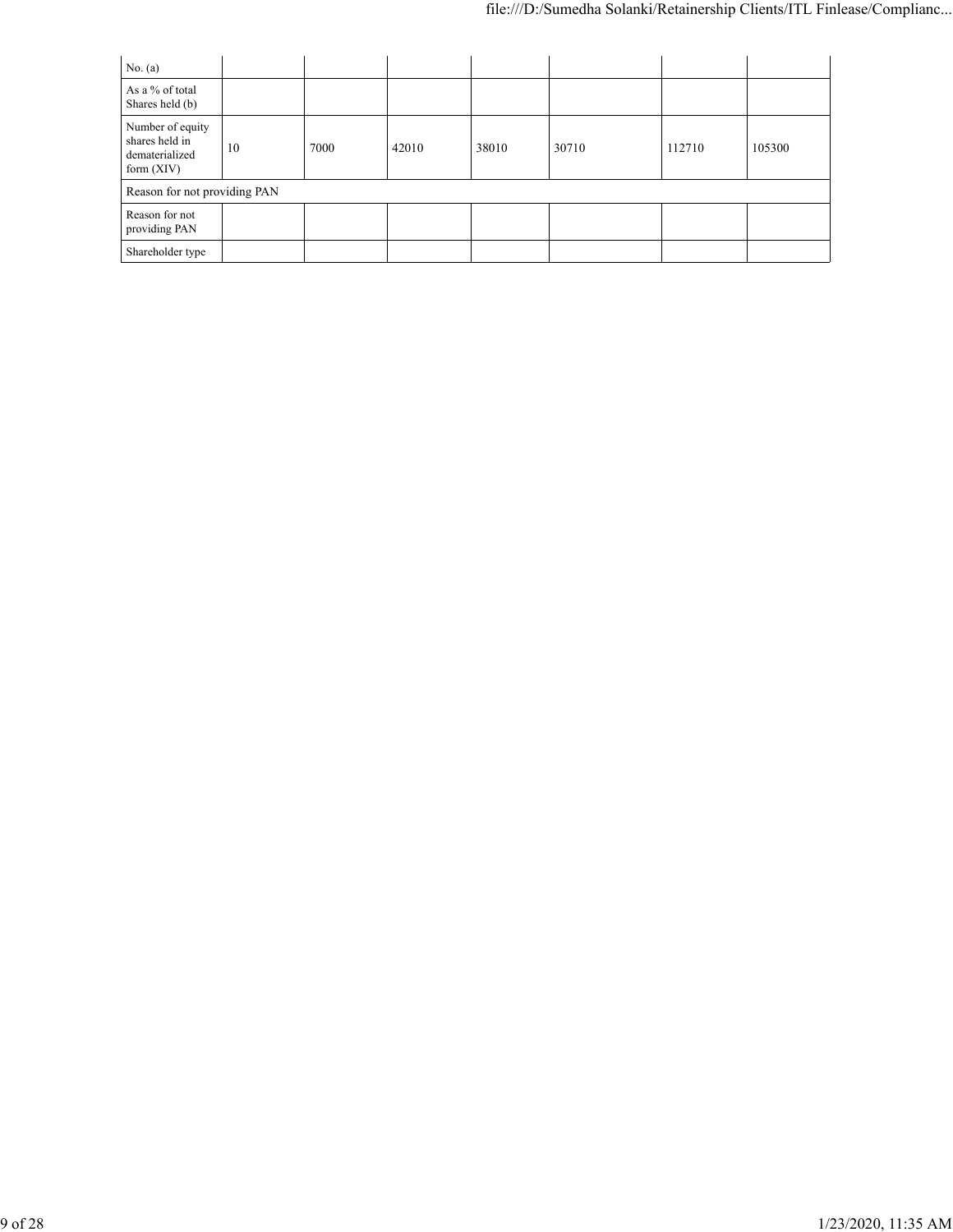| Individuals/Hindu undivided Family                                                                                                                                                       |             |                |                       |             |                |            |            |  |  |  |  |
|------------------------------------------------------------------------------------------------------------------------------------------------------------------------------------------|-------------|----------------|-----------------------|-------------|----------------|------------|------------|--|--|--|--|
| Searial No.                                                                                                                                                                              | $\,$ 8 $\,$ | 9              | 10                    | 11          | 12             | 13         | 14         |  |  |  |  |
| Name of the<br>Shareholders (I)                                                                                                                                                          | Kusum Gupta | Meghna Jajodia | <b>JAY SHREE JAJU</b> | Ashish Jain | I.P.Jain (HUF) | Daya Jain  | K.P. Jain  |  |  |  |  |
| PAN(II)                                                                                                                                                                                  | AARPG5358C  | AEUPJ5182N     | AANPJ3228L            | AAJPJ6534E  | AAAHI0185A     | AAJPJ1116F | ADCPJ2215M |  |  |  |  |
| No. of fully paid<br>up equity shares<br>held $(IV)$                                                                                                                                     | 25200       | 60500          | 113000                | 79900       | 17300          | 10300      | 5000       |  |  |  |  |
| No. Of Partly paid-<br>up equity shares<br>held $(V)$                                                                                                                                    |             |                |                       |             |                |            |            |  |  |  |  |
| No. Of shares<br>underlying<br>Depository<br>Receipts (VI)                                                                                                                               |             |                |                       |             |                |            |            |  |  |  |  |
| Total nos. shares<br>held $(VII) =$<br>$(IV)+(V)+(VI)$                                                                                                                                   | 25200       | 60500          | 113000                | 79900       | 17300          | 10300      | 5000       |  |  |  |  |
| Shareholding as a<br>% of total no. of<br>shares (calculated<br>as per SCRR,<br>1957) (VIII) As a<br>% of $(A+B+C2)$                                                                     | 0.53        | 1.28           | 2.39                  | 1.69        | 0.37           | 0.22       | 0.11       |  |  |  |  |
| Number of Voting Rights held in each class of securities (IX)                                                                                                                            |             |                |                       |             |                |            |            |  |  |  |  |
| Class eg:X                                                                                                                                                                               | 25200       | 60500          | 113000                | 79900       | 17300          | 10300      | 5000       |  |  |  |  |
| Class eg:y                                                                                                                                                                               |             |                |                       |             |                |            |            |  |  |  |  |
| Total                                                                                                                                                                                    | 25200       | 60500          | 113000                | 79900       | 17300          | 10300      | 5000       |  |  |  |  |
| Total as a $\%$ of<br><b>Total Voting rights</b>                                                                                                                                         | 0.53        | 1.28           | 2.39                  | 1.69        | 0.37           | 0.22       | 0.11       |  |  |  |  |
| No. Of Shares<br>Underlying<br>Outstanding<br>convertible<br>securities $(X)$                                                                                                            |             |                |                       |             |                |            |            |  |  |  |  |
| No. of Shares<br>Underlying<br>Outstanding<br>Warrants (Xi)                                                                                                                              |             |                |                       |             |                |            |            |  |  |  |  |
| No. Of Shares<br>Underlying<br>Outstanding<br>convertible<br>securities and No.<br>Of Warrants (Xi)<br>(a)                                                                               |             |                |                       |             |                |            |            |  |  |  |  |
| Shareholding, as a<br>% assuming full<br>conversion of<br>convertible<br>securities (as a<br>percentage of<br>diluted share<br>capital) (XI)=<br>$(VII)+(Xi)(a)$ As a<br>% of $(A+B+C2)$ | 0.53        | 1.28           | 2.39                  | 1.69        | 0.37           | 0.22       | 0.11       |  |  |  |  |
| Number of Locked in shares (XII)                                                                                                                                                         |             |                |                       |             |                |            |            |  |  |  |  |
| No. (a)                                                                                                                                                                                  |             |                |                       |             |                |            |            |  |  |  |  |
| As a % of total<br>Shares held (b)                                                                                                                                                       |             |                |                       |             |                |            |            |  |  |  |  |
| Number of Shares pledged or otherwise encumbered (XIII)                                                                                                                                  |             |                |                       |             |                |            |            |  |  |  |  |
| No. (a)                                                                                                                                                                                  |             |                |                       |             |                |            |            |  |  |  |  |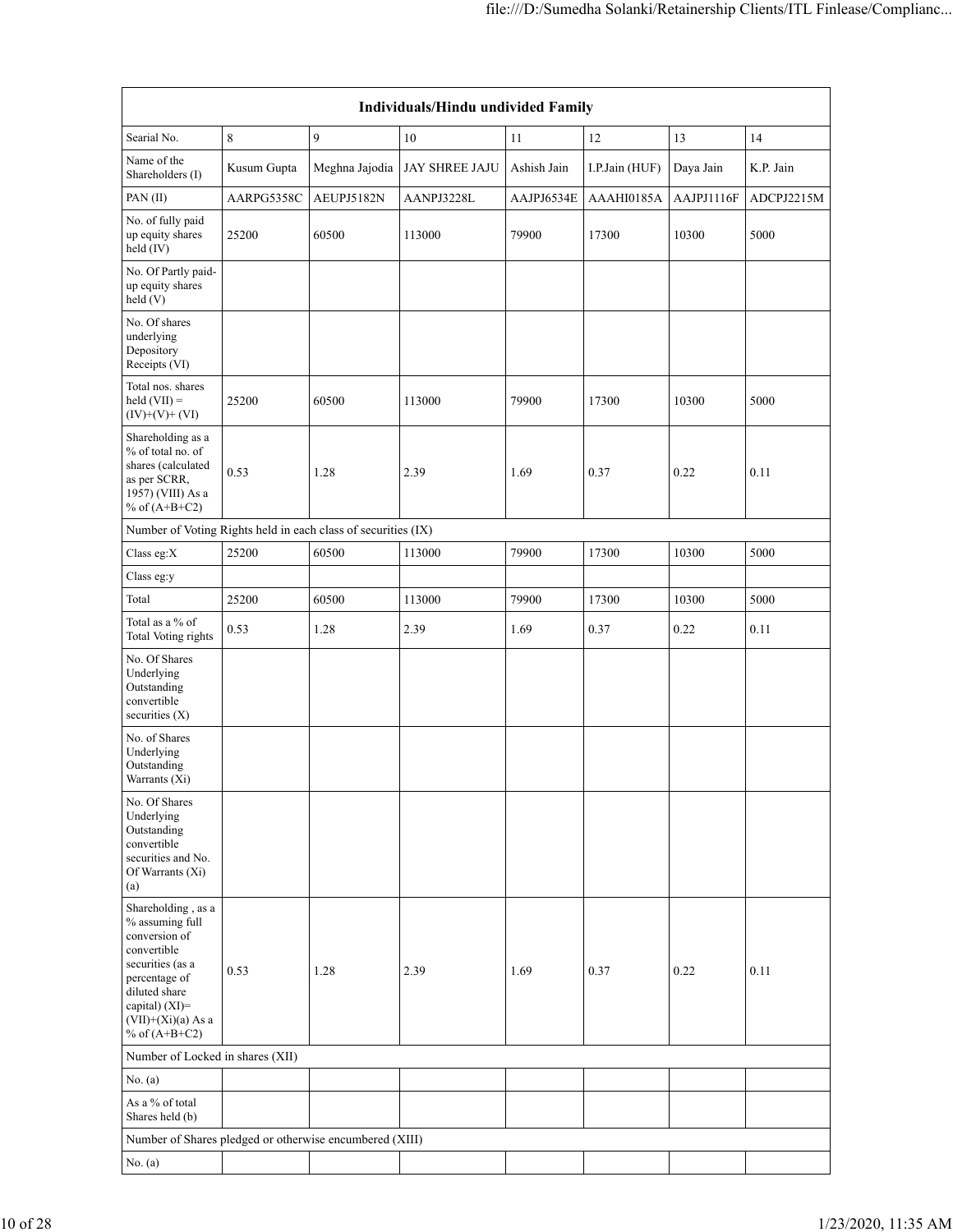| As a % of total<br>Shares held (b)                                   |       |       |        |       |       |       |      |
|----------------------------------------------------------------------|-------|-------|--------|-------|-------|-------|------|
| Number of equity<br>shares held in<br>dematerialized<br>form $(XIV)$ | 25200 | 60500 | 113000 | 79900 | 17300 | 10300 | 5000 |
| Reason for not providing PAN                                         |       |       |        |       |       |       |      |
| Reason for not<br>providing PAN                                      |       |       |        |       |       |       |      |
| Shareholder type                                                     |       |       |        |       |       |       |      |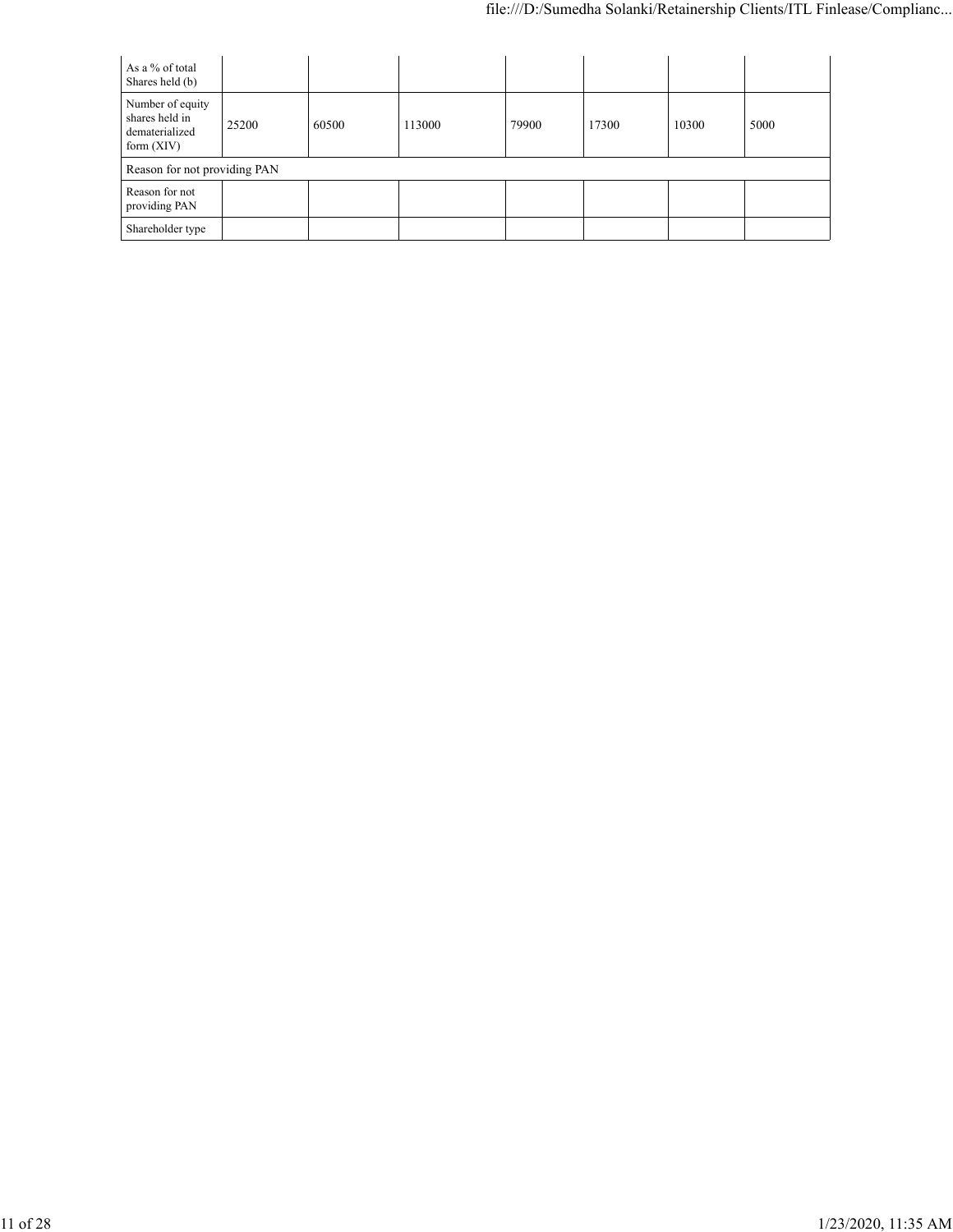| Individuals/Hindu undivided Family                                                                                                                                                       |              |                    |                           |             |            |                            |                             |  |  |  |  |  |
|------------------------------------------------------------------------------------------------------------------------------------------------------------------------------------------|--------------|--------------------|---------------------------|-------------|------------|----------------------------|-----------------------------|--|--|--|--|--|
| Searial No.                                                                                                                                                                              | 15           | 16                 | 17                        | 18          | 19         | 20                         | 21                          |  |  |  |  |  |
| Name of the<br>Shareholders (I)                                                                                                                                                          | Kavita Ladha | Rukma Devi<br>Jaju | Gopi Kishan<br>Jaju (HUF) | Rajesh Jaju | Meenu Garg | Sushil Kumar<br>Jaju (HUF) | Rajesh Jaju &<br>Sons (HUF) |  |  |  |  |  |
| PAN(II)                                                                                                                                                                                  | ABVPL0033G   | AEUPJ5180Q         | AADHG0659L                | ABZPJ6383R  | AARPG6307K | AALHS1947M                 | AAGHR9982Q                  |  |  |  |  |  |
| No. of fully paid<br>up equity shares<br>held $(IV)$                                                                                                                                     | 3000         | 160400             | 7000                      | 9200        | 85000      | 132300                     | 121510                      |  |  |  |  |  |
| No. Of Partly paid-<br>up equity shares<br>held(V)                                                                                                                                       |              |                    |                           |             |            |                            |                             |  |  |  |  |  |
| No. Of shares<br>underlying<br>Depository<br>Receipts (VI)                                                                                                                               |              |                    |                           |             |            |                            |                             |  |  |  |  |  |
| Total nos. shares<br>held $(VII) =$<br>$(IV)+(V)+(VI)$                                                                                                                                   | 3000         | 160400             | 7000                      | 9200        | 85000      | 132300                     | 121510                      |  |  |  |  |  |
| Shareholding as a<br>% of total no. of<br>shares (calculated<br>as per SCRR,<br>1957) (VIII) As a<br>% of $(A+B+C2)$                                                                     | 0.06         | 3.39               | 0.15                      | 0.19        | 1.8        | 2.79                       | 2.57                        |  |  |  |  |  |
| Number of Voting Rights held in each class of securities (IX)                                                                                                                            |              |                    |                           |             |            |                            |                             |  |  |  |  |  |
| Class eg:X                                                                                                                                                                               | 3000         | 160400             | 7000                      | 9200        | 85000      | 132300                     | 121510                      |  |  |  |  |  |
| Class eg:y                                                                                                                                                                               |              |                    |                           |             |            |                            |                             |  |  |  |  |  |
| Total                                                                                                                                                                                    | 3000         | 160400             | 7000                      | 9200        | 85000      | 132300                     | 121510                      |  |  |  |  |  |
| Total as a % of<br><b>Total Voting rights</b>                                                                                                                                            | 0.06         | 3.39               | 0.15                      | 0.19        | 1.8        | 2.79                       | 2.57                        |  |  |  |  |  |
| No. Of Shares<br>Underlying<br>Outstanding<br>convertible<br>securities $(X)$                                                                                                            |              |                    |                           |             |            |                            |                             |  |  |  |  |  |
| No. of Shares<br>Underlying<br>Outstanding<br>Warrants (Xi)                                                                                                                              |              |                    |                           |             |            |                            |                             |  |  |  |  |  |
| No. Of Shares<br>Underlying<br>Outstanding<br>convertible<br>securities and No.<br>Of Warrants (Xi)<br>(a)                                                                               |              |                    |                           |             |            |                            |                             |  |  |  |  |  |
| Shareholding, as a<br>% assuming full<br>conversion of<br>convertible<br>securities (as a<br>percentage of<br>diluted share<br>capital) (XI)=<br>$(VII)+(Xi)(a)$ As a<br>% of $(A+B+C2)$ | 0.06         | 3.39               | 0.15                      | 0.19        | 1.8        | 2.79                       | 2.57                        |  |  |  |  |  |
| Number of Locked in shares (XII)                                                                                                                                                         |              |                    |                           |             |            |                            |                             |  |  |  |  |  |
| No. (a)                                                                                                                                                                                  |              |                    |                           |             |            |                            |                             |  |  |  |  |  |
| As a % of total<br>Shares held (b)                                                                                                                                                       |              |                    |                           |             |            |                            |                             |  |  |  |  |  |
| Number of Shares pledged or otherwise encumbered (XIII)                                                                                                                                  |              |                    |                           |             |            |                            |                             |  |  |  |  |  |
| No. (a)                                                                                                                                                                                  |              |                    |                           |             |            |                            |                             |  |  |  |  |  |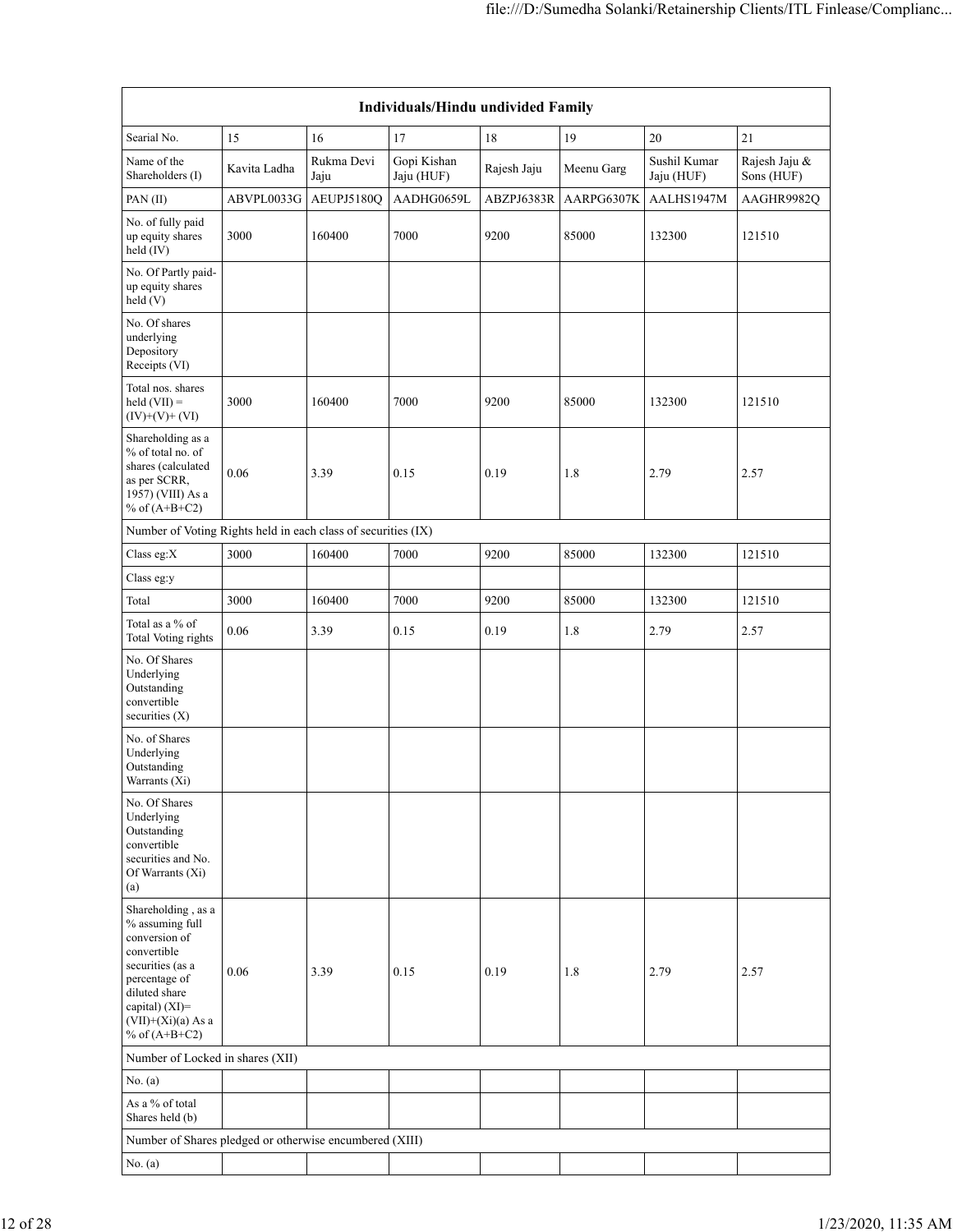| As a % of total<br>Shares held (b)                                   |      |        |      |      |       |        |        |
|----------------------------------------------------------------------|------|--------|------|------|-------|--------|--------|
| Number of equity<br>shares held in<br>dematerialized<br>form $(XIV)$ | 3000 | 160400 | 7000 | 9200 | 85000 | 132300 | 121510 |
| Reason for not providing PAN                                         |      |        |      |      |       |        |        |
| Reason for not<br>providing PAN                                      |      |        |      |      |       |        |        |
| Shareholder type                                                     |      |        |      |      |       |        |        |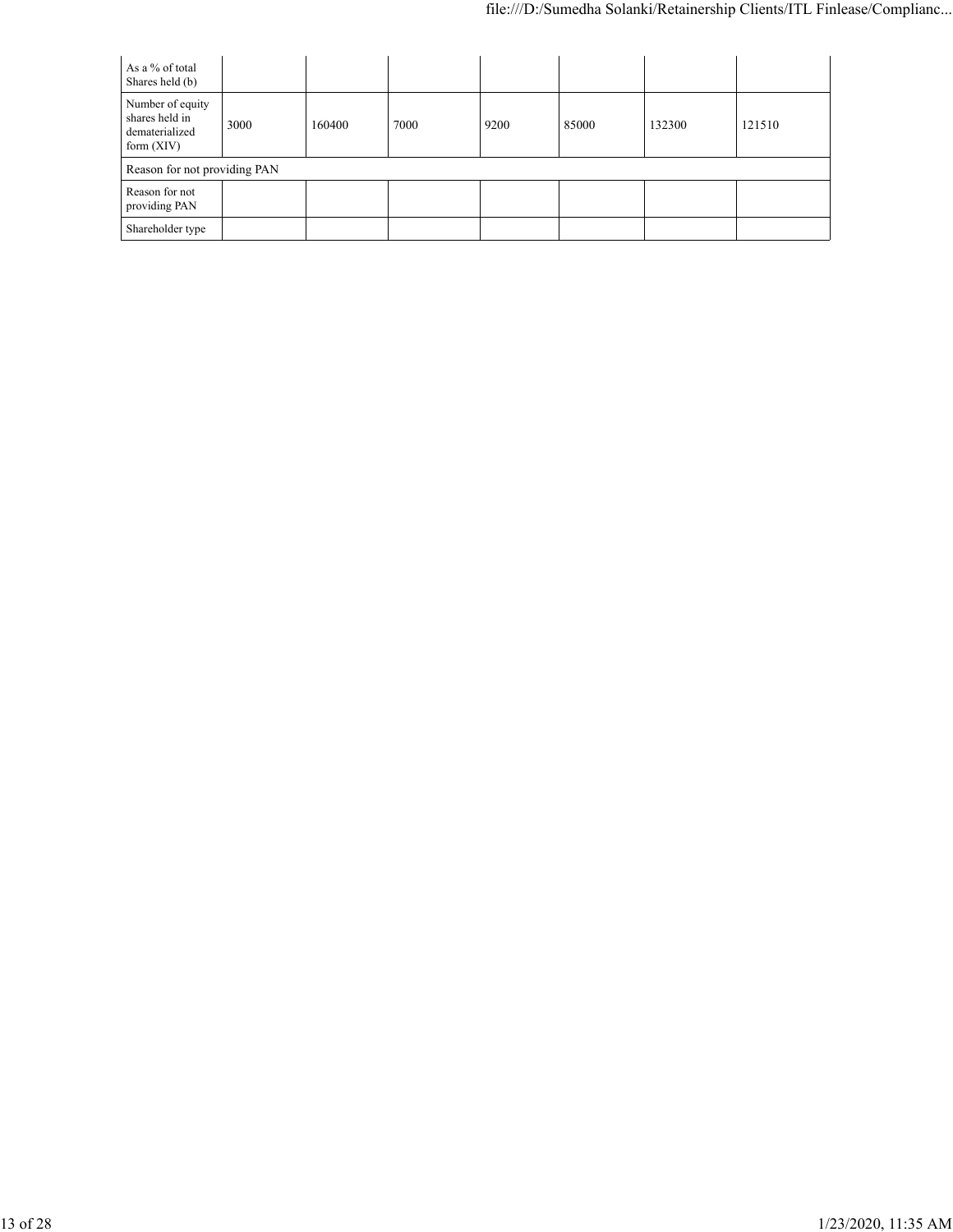|                                                                                                                                                                                          | Individuals/Hindu undivided Family |                                                               |                |               |              |                          |                    |
|------------------------------------------------------------------------------------------------------------------------------------------------------------------------------------------|------------------------------------|---------------------------------------------------------------|----------------|---------------|--------------|--------------------------|--------------------|
| Searial No.                                                                                                                                                                              | 22                                 | 23                                                            | 24             | 25            | 26           | 27                       | $28\,$             |
| Name of the<br>Shareholders (I)                                                                                                                                                          | Sushil Jaju                        | Kailash Jajodia<br>(HUF)                                      | S.P.Jaju (HUF) | Santosh Bagri | Santosh Jain | Kaushal jajodia<br>(HUF) | Radhika<br>jajodia |
| PAN(II)                                                                                                                                                                                  | ABVPJ5248H                         | AAFHK0010B                                                    | AANHS1188N     | AHJPB4778L    | AAFPJ4716R   | AAIHK1903L               | AICPA4752D         |
| No. of fully paid<br>up equity shares<br>held (IV)                                                                                                                                       | 26000                              | 81800                                                         | 5100           | 51930         | 17500        | 61900                    | 63100              |
| No. Of Partly paid-<br>up equity shares<br>held(V)                                                                                                                                       |                                    |                                                               |                |               |              |                          |                    |
| No. Of shares<br>underlying<br>Depository<br>Receipts (VI)                                                                                                                               |                                    |                                                               |                |               |              |                          |                    |
| Total nos. shares<br>held $(VII) =$<br>$(IV)+(V)+(VI)$                                                                                                                                   | 26000                              | 81800                                                         | 5100           | 51930         | 17500        | 61900                    | 63100              |
| Shareholding as a<br>% of total no. of<br>shares (calculated<br>as per SCRR,<br>1957) (VIII) As a<br>% of $(A+B+C2)$                                                                     | 0.55                               | 1.73                                                          | 0.11           | 1.1           | 0.37         | 1.31                     | 1.33               |
|                                                                                                                                                                                          |                                    | Number of Voting Rights held in each class of securities (IX) |                |               |              |                          |                    |
| Class eg:X                                                                                                                                                                               | 26000                              | 81800                                                         | 5100           | 51930         | 17500        | 61900                    | 63100              |
| Class eg:y                                                                                                                                                                               |                                    |                                                               |                |               |              |                          |                    |
| Total                                                                                                                                                                                    | 26000                              | 81800                                                         | 5100           | 51930         | 17500        | 61900                    | 63100              |
| Total as a % of<br><b>Total Voting rights</b>                                                                                                                                            | 0.55                               | 1.73                                                          | 0.11           | 1.1           | 0.37         | 1.31                     | 1.33               |
| No. Of Shares<br>Underlying<br>Outstanding<br>convertible<br>securities $(X)$                                                                                                            |                                    |                                                               |                |               |              |                          |                    |
| No. of Shares<br>Underlying<br>Outstanding<br>Warrants (Xi)                                                                                                                              |                                    |                                                               |                |               |              |                          |                    |
| No. Of Shares<br>Underlying<br>Outstanding<br>convertible<br>securities and No.<br>Of Warrants (Xi)<br>(a)                                                                               |                                    |                                                               |                |               |              |                          |                    |
| Shareholding, as a<br>% assuming full<br>conversion of<br>convertible<br>securities (as a<br>percentage of<br>diluted share<br>capital) (XI)=<br>$(VII)+(Xi)(a)$ As a<br>% of $(A+B+C2)$ | 0.55                               | 1.73                                                          | 0.11           | 1.1           | 0.37         | 1.31                     | 1.33               |
| Number of Locked in shares (XII)                                                                                                                                                         |                                    |                                                               |                |               |              |                          |                    |
| No. (a)                                                                                                                                                                                  |                                    |                                                               |                |               |              |                          |                    |
| As a % of total<br>Shares held (b)                                                                                                                                                       |                                    |                                                               |                |               |              |                          |                    |
|                                                                                                                                                                                          |                                    | Number of Shares pledged or otherwise encumbered (XIII)       |                |               |              |                          |                    |
| No. (a)                                                                                                                                                                                  |                                    |                                                               |                |               |              |                          |                    |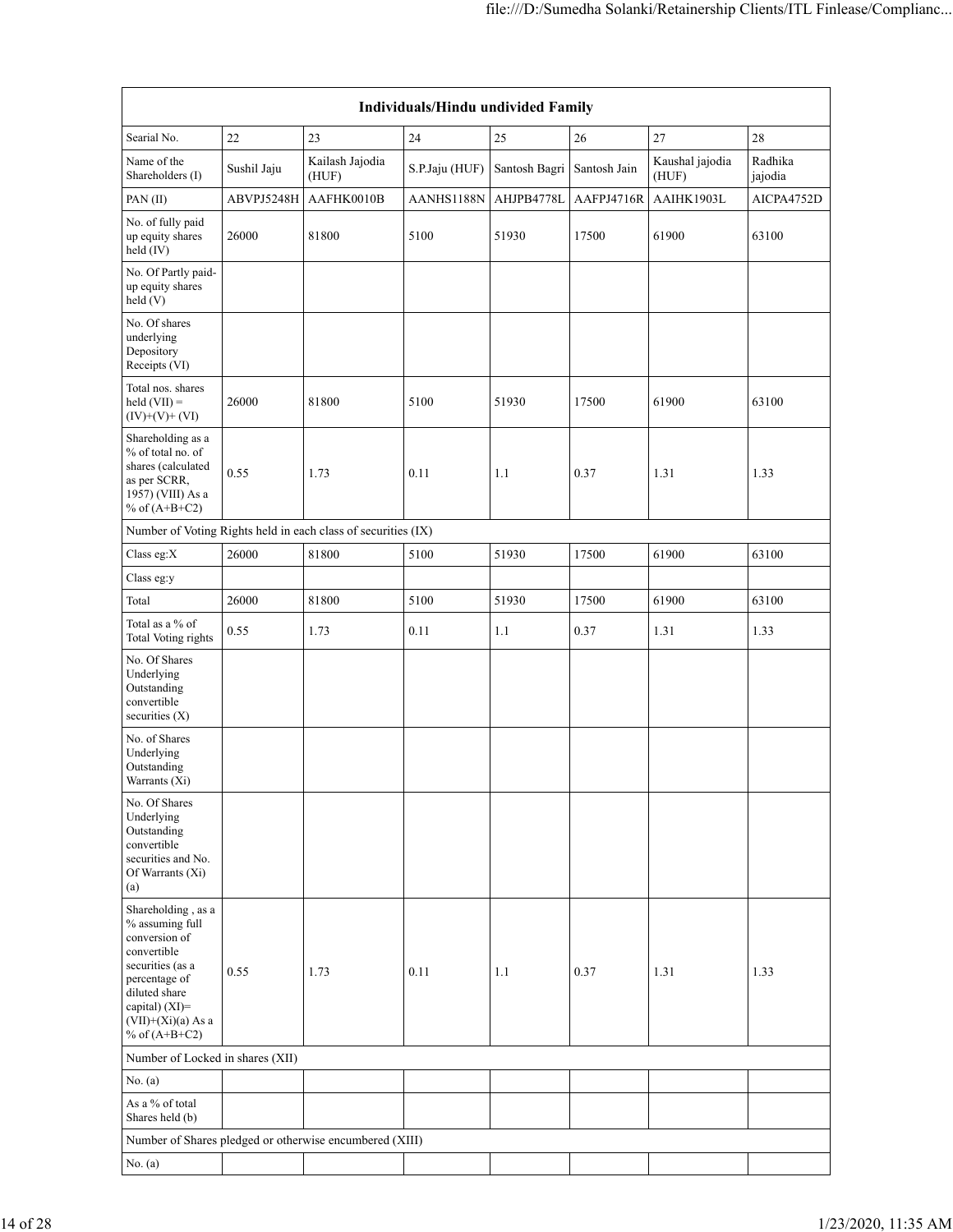| As a % of total<br>Shares held (b)                                   |       |       |          |       |       |       |       |
|----------------------------------------------------------------------|-------|-------|----------|-------|-------|-------|-------|
| Number of equity<br>shares held in<br>dematerialized<br>form $(XIV)$ | 26000 | 81800 | $\theta$ | 51930 | 17500 | 61900 | 63100 |
| Reason for not providing PAN                                         |       |       |          |       |       |       |       |
| Reason for not<br>providing PAN                                      |       |       |          |       |       |       |       |
| Shareholder type                                                     |       |       |          |       |       |       |       |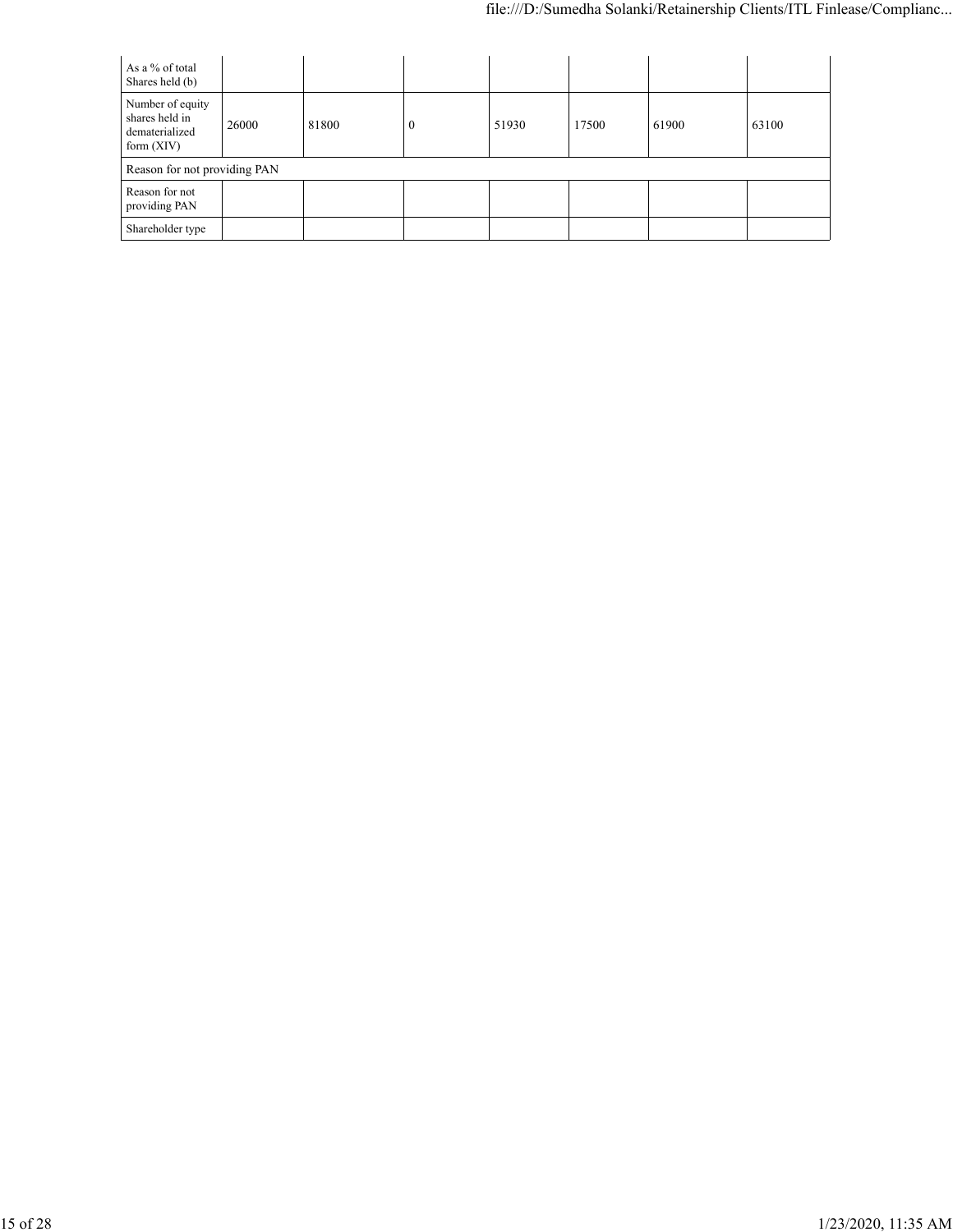|                                                                                                                                                                                          |               |                                                               | Individuals/Hindu undivided Family |             |              |                       |
|------------------------------------------------------------------------------------------------------------------------------------------------------------------------------------------|---------------|---------------------------------------------------------------|------------------------------------|-------------|--------------|-----------------------|
| Searial No.                                                                                                                                                                              | 29            | 30                                                            | 31                                 | 32          | 33           |                       |
| Name of the<br>Shareholders (I)                                                                                                                                                          | Surekha Gupta | Ekta Gupta                                                    | Sarika Jaju                        | Shikha jain | Shreya Gupta | Click here to go back |
| PAN(II)                                                                                                                                                                                  | AARPG5359D    | ADQPG8069A                                                    | AEUPJ5181R                         | AANPJ3217D  | BPCPG1480E   | Total                 |
| No. of fully paid<br>up equity shares<br>held (IV)                                                                                                                                       | 31600         | 49100                                                         | 87300                              | 27000       | 15600        | 1683290               |
| No. Of Partly paid-<br>up equity shares<br>held(V)                                                                                                                                       |               |                                                               |                                    |             |              |                       |
| No. Of shares<br>underlying<br>Depository<br>Receipts (VI)                                                                                                                               |               |                                                               |                                    |             |              |                       |
| Total nos. shares<br>held $(VII) =$<br>$(IV)+(V)+(VI)$                                                                                                                                   | 31600         | 49100                                                         | 87300                              | 27000       | 15600        | 1683290               |
| Shareholding as a<br>% of total no. of<br>shares (calculated<br>as per SCRR,<br>1957) (VIII) As a<br>% of $(A+B+C2)$                                                                     | 0.67          | 1.04                                                          | 1.84                               | 0.57        | 0.33         | 35.55                 |
|                                                                                                                                                                                          |               | Number of Voting Rights held in each class of securities (IX) |                                    |             |              |                       |
| Class eg:X                                                                                                                                                                               | 31600         | 49100                                                         | 87300                              | 27000       | 15600        | 1683290               |
| Class eg:y                                                                                                                                                                               |               |                                                               |                                    |             |              |                       |
| Total                                                                                                                                                                                    | 31600         | 49100                                                         | 87300                              | 27000       | 15600        | 1683290               |
| Total as a % of<br><b>Total Voting rights</b>                                                                                                                                            | 0.67          | 1.04                                                          | 1.84                               | 0.57        | 0.33         | 35.56                 |
| No. Of Shares<br>Underlying<br>Outstanding<br>convertible<br>securities $(X)$                                                                                                            |               |                                                               |                                    |             |              |                       |
| No. of Shares<br>Underlying<br>Outstanding<br>Warrants (Xi)                                                                                                                              |               |                                                               |                                    |             |              |                       |
| No. Of Shares<br>Underlying<br>Outstanding<br>convertible<br>securities and No.<br>Of Warrants (Xi)<br>(a)                                                                               |               |                                                               |                                    |             |              |                       |
| Shareholding, as a<br>% assuming full<br>conversion of<br>convertible<br>securities (as a<br>percentage of<br>diluted share<br>capital) (XI)=<br>$(VII)+(Xi)(a)$ As a<br>% of $(A+B+C2)$ | 0.67          | 1.04                                                          | 1.84                               | 0.57        | 0.33         | 35.55                 |
| Number of Locked in shares (XII)                                                                                                                                                         |               |                                                               |                                    |             |              |                       |
| No. (a)                                                                                                                                                                                  |               |                                                               |                                    |             |              |                       |
| As a % of total<br>Shares held (b)                                                                                                                                                       |               |                                                               |                                    |             |              |                       |
|                                                                                                                                                                                          |               | Number of Shares pledged or otherwise encumbered (XIII)       |                                    |             |              |                       |
| No. (a)                                                                                                                                                                                  |               |                                                               |                                    |             |              |                       |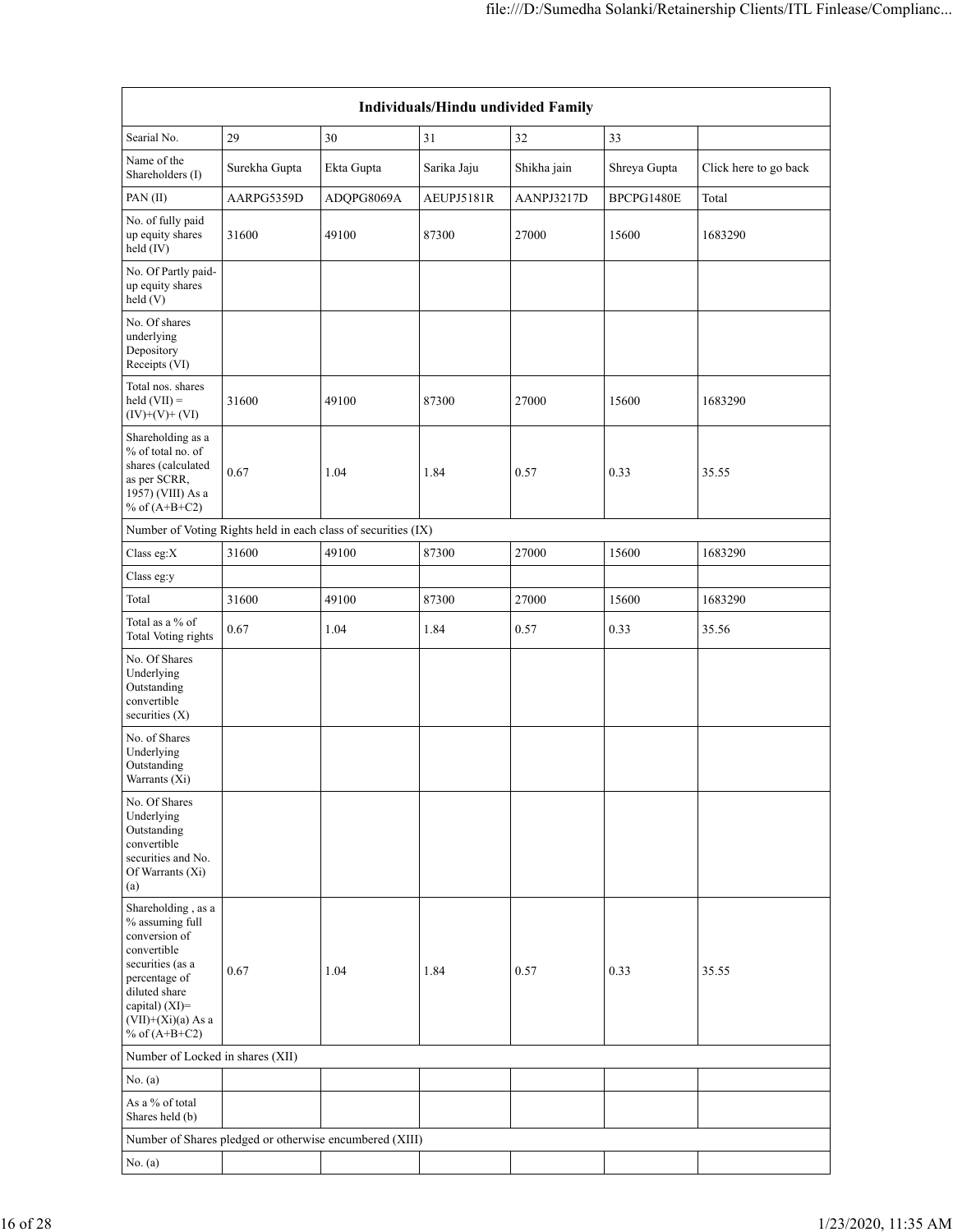| As a % of total<br>Shares held (b)                                   |       |       |       |       |       |         |
|----------------------------------------------------------------------|-------|-------|-------|-------|-------|---------|
| Number of equity<br>shares held in<br>dematerialized<br>form $(XIV)$ | 31600 | 49100 | 87300 | 27000 | 15600 | 1678190 |
| Reason for not providing PAN                                         |       |       |       |       |       |         |
| Reason for not<br>providing PAN                                      |       |       |       |       |       |         |
| Shareholder type                                                     |       |       |       |       |       |         |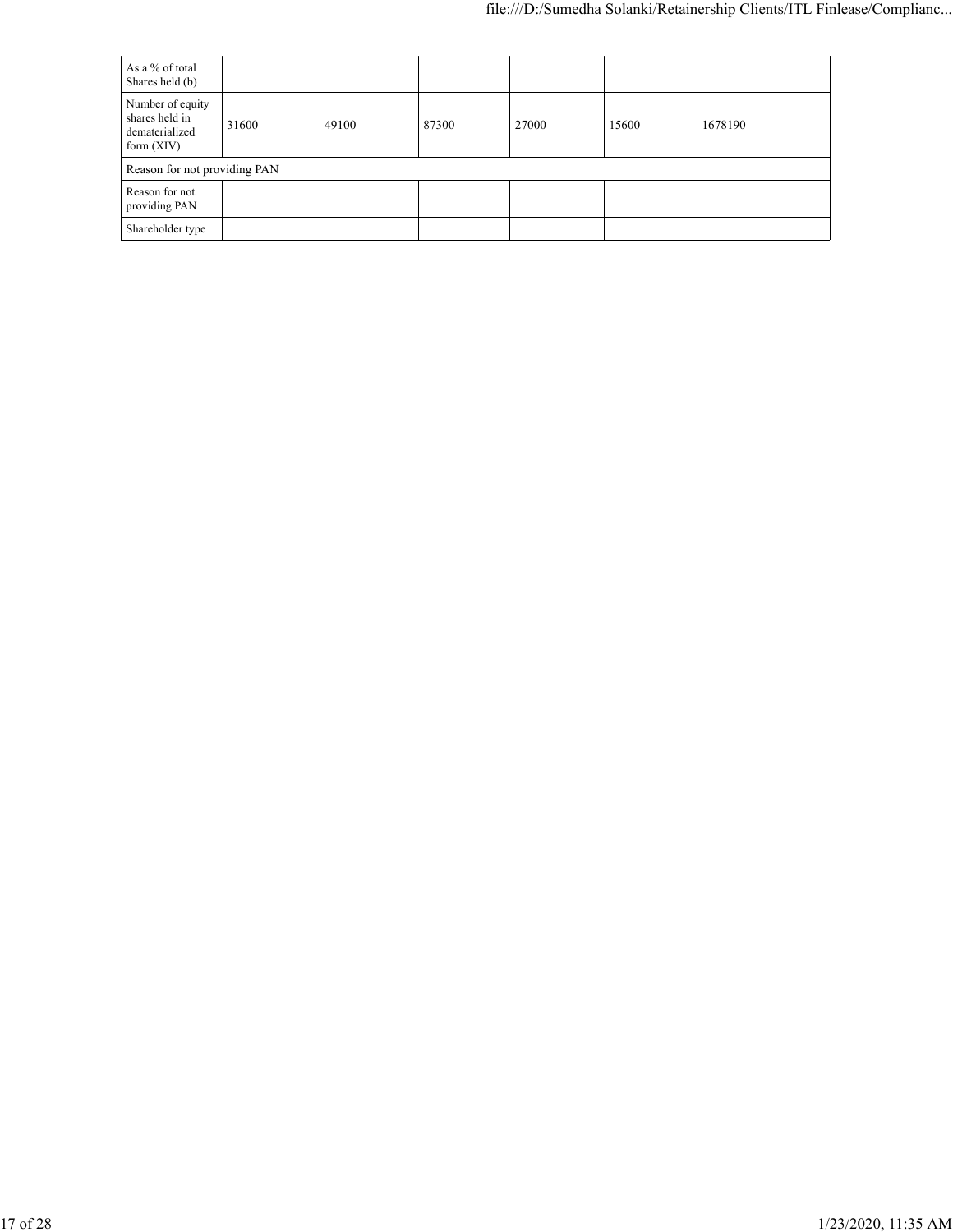|                                                                                                                                                                                      |                                      |                            | Any Other (specify)                                         |                                        |                                    |                              |                                    |
|--------------------------------------------------------------------------------------------------------------------------------------------------------------------------------------|--------------------------------------|----------------------------|-------------------------------------------------------------|----------------------------------------|------------------------------------|------------------------------|------------------------------------|
| Searial No.                                                                                                                                                                          | $\mathbf{1}$                         | $\overline{c}$             | 3                                                           | 4                                      | 5                                  | 6                            | 7                                  |
| Category                                                                                                                                                                             | <b>Bodies</b><br>Corporate           | <b>Bodies</b><br>Corporate | <b>Bodies</b><br>Corporate                                  | <b>Bodies</b><br>Corporate             | <b>Bodies</b><br>Corporate         | <b>Bodies</b><br>Corporate   | <b>Bodies</b><br>Corporate         |
| Name of the<br>Shareholders (I)                                                                                                                                                      | Northwest<br>Enterprises<br>PVT. LTD | I P Polymers<br>PVT. LTD   | Aakash<br><b>Brothers</b><br><b>Trading Pvt</b><br>Ltd LTD. | Guwahati<br>Mercantile P<br><b>LTD</b> | Nezone<br>Agencies P<br><b>LTD</b> | Nezone trading<br>Co PVT LTD | Kaushal<br>Commercial<br>PVT. LTD. |
| PAN(II)                                                                                                                                                                              | AAACN5674J                           | AAACI0035Q                 | AAACA0595P                                                  | AAACG7336C                             | AAACN6809K                         | AABCN7997H                   | AAACK8231G                         |
| No. of the<br>Shareholders (I)                                                                                                                                                       | 1                                    | $\mathbf{1}$               | 1                                                           | 1                                      | $\mathbf{1}$                       | 1                            | $\mathbf{1}$                       |
| No. of fully paid<br>up equity shares<br>held (IV)                                                                                                                                   | 11000                                | 145100                     | 86900                                                       | 86500                                  | 119000                             | 97300                        | 372100                             |
| No. Of Partly paid-<br>up equity shares<br>held (V)                                                                                                                                  |                                      |                            |                                                             |                                        |                                    |                              |                                    |
| No. Of shares<br>underlying<br>Depository<br>Receipts (VI)                                                                                                                           |                                      |                            |                                                             |                                        |                                    |                              |                                    |
| Total nos. shares<br>$held (VII) =$<br>$(IV)+(V)+(VI)$                                                                                                                               | 11000                                | 145100                     | 86900                                                       | 86500                                  | 119000                             | 97300                        | 372100                             |
| Shareholding as a<br>% of total no. of<br>shares (calculated<br>as per SCRR,<br>1957) (VIII) As a<br>% of $(A+B+C2)$                                                                 | 0.23                                 | 3.06                       | 1.84                                                        | 1.83                                   | 2.51                               | 2.05                         | 7.86                               |
| Number of Voting Rights held in each class of securities (IX)                                                                                                                        |                                      |                            |                                                             |                                        |                                    |                              |                                    |
| Class eg: X                                                                                                                                                                          | 11000                                | 145100                     | 86900                                                       | 86500                                  | 119000                             | 97300                        | 372100                             |
| Class eg:y                                                                                                                                                                           |                                      |                            |                                                             |                                        |                                    |                              |                                    |
| Total                                                                                                                                                                                | 11000                                | 145100                     | 86900                                                       | 86500                                  | 119000                             | 97300                        | 372100                             |
| Total as a % of<br>Total Voting rights                                                                                                                                               | 0.23                                 | 3.06                       | 1.84                                                        | 1.83                                   | 2.51                               | 2.06                         | 7.86                               |
| No. Of Shares<br>Underlying<br>Outstanding<br>convertible<br>securities $(X)$                                                                                                        |                                      |                            |                                                             |                                        |                                    |                              |                                    |
| No. of Shares<br>Underlying<br>Outstanding<br>Warrants (Xi)                                                                                                                          |                                      |                            |                                                             |                                        |                                    |                              |                                    |
| No. Of Shares<br>Underlying<br>Outstanding<br>convertible<br>securities and No.<br>Of Warrants (Xi)<br>(a)                                                                           |                                      |                            |                                                             |                                        |                                    |                              |                                    |
| Shareholding, as a<br>% assuming full<br>conversion of<br>convertible<br>securities (as a<br>percentage of<br>diluted share<br>capital) (XI)=<br>$(VII)+(X)$ As a %<br>of $(A+B+C2)$ | 0.23                                 | 3.06                       | 1.84                                                        | 1.83                                   | 2.51                               | 2.05                         | 7.86                               |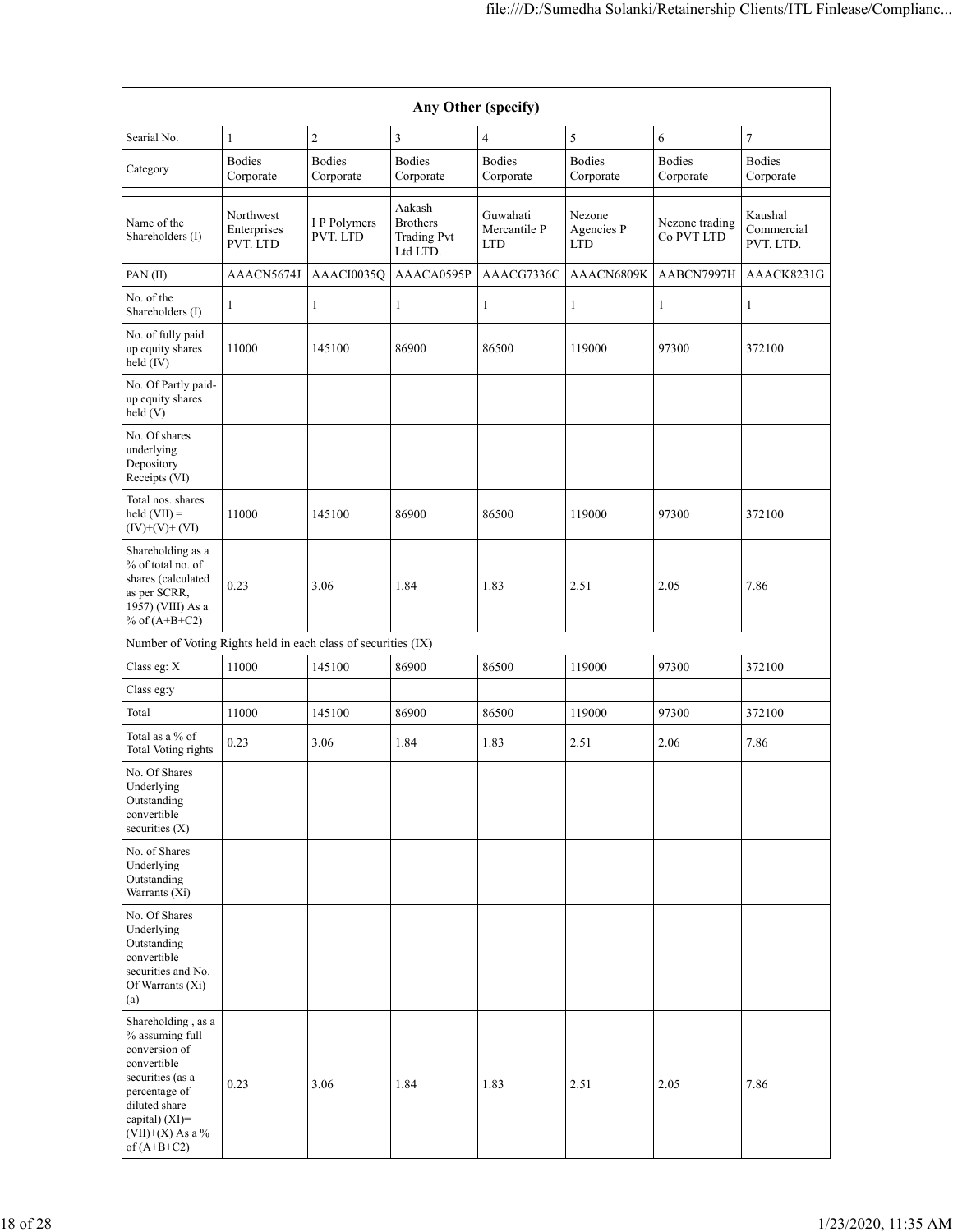| Number of Locked in shares (XII)                                     |       |        |       |       |        |       |        |
|----------------------------------------------------------------------|-------|--------|-------|-------|--------|-------|--------|
| No. $(a)$                                                            |       |        |       |       |        |       |        |
| As a % of total<br>Shares held (b)                                   |       |        |       |       |        |       |        |
| Number of Shares pledged or otherwise encumbered (XIII)              |       |        |       |       |        |       |        |
| No. $(a)$                                                            |       |        |       |       |        |       |        |
| As a % of total<br>Shares held (b)                                   |       |        |       |       |        |       |        |
| Number of equity<br>shares held in<br>dematerialized<br>form $(XIV)$ | 11000 | 145100 | 86900 | 86500 | 119000 | 97300 | 372100 |
| Reason for not providing PAN                                         |       |        |       |       |        |       |        |
| Reason for not<br>providing PAN                                      |       |        |       |       |        |       |        |
| Shareholder type                                                     |       |        |       |       |        |       |        |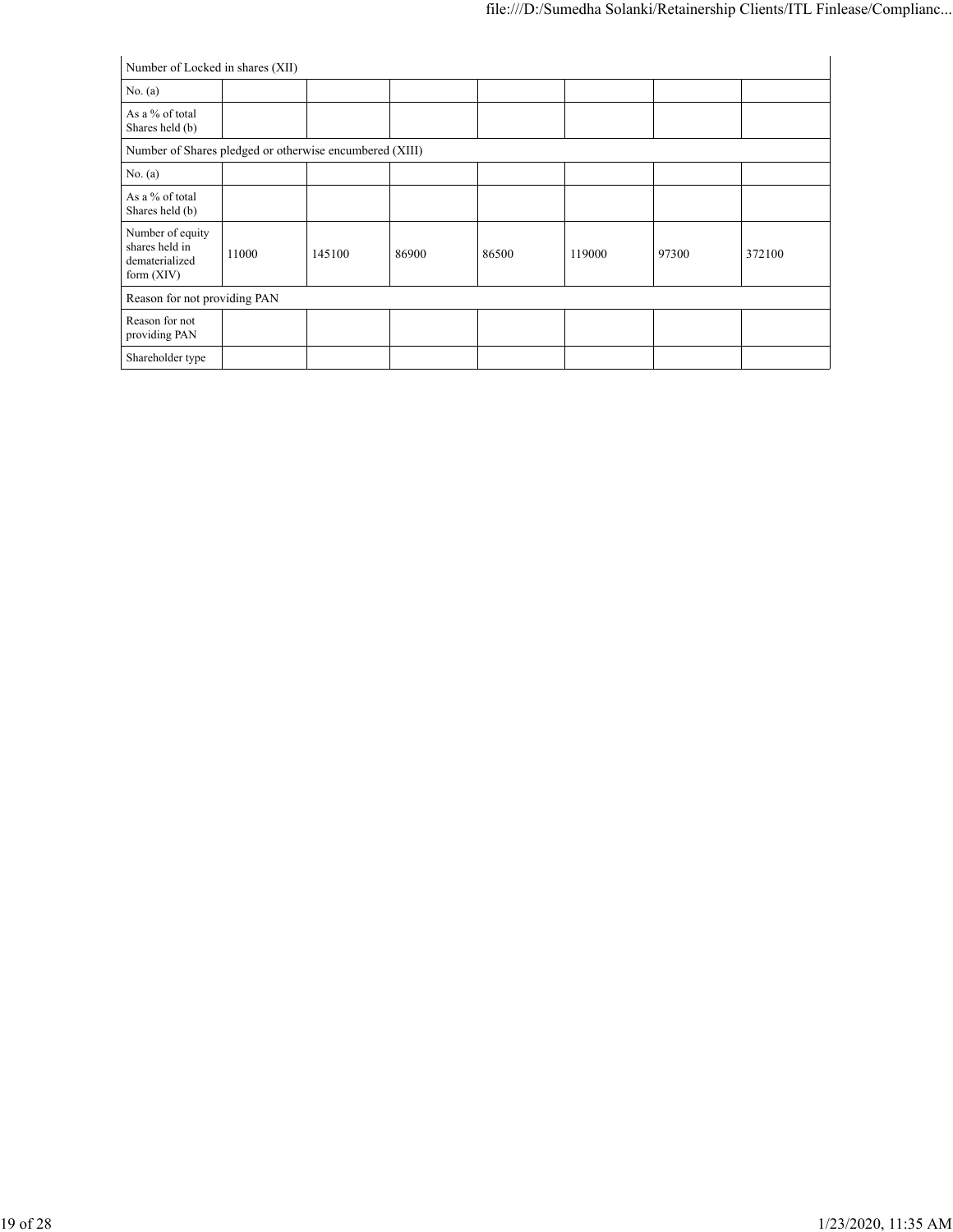|                                                                                                                                                                                      |                                                               | Any Other (specify)       |                             |                       |
|--------------------------------------------------------------------------------------------------------------------------------------------------------------------------------------|---------------------------------------------------------------|---------------------------|-----------------------------|-----------------------|
| Searial No.                                                                                                                                                                          | 8                                                             | 9                         | 10                          |                       |
| Category                                                                                                                                                                             | <b>Bodies Corporate</b>                                       | <b>Bodies Corporate</b>   | <b>Bodies Corporate</b>     | Click here to go back |
| Name of the<br>Shareholders (I)                                                                                                                                                      | Eastern Tube Co. PVT. LTD.                                    | Vishakha Builders Pvt Ltd | Jajodia Real Estate Pvt Ltd |                       |
| PAN(II)                                                                                                                                                                              | AABCE3230E                                                    | AAACV0012G                | AABCJ0323P                  | Total                 |
| No. of the<br>Shareholders (I)                                                                                                                                                       | $\mathbf{1}$                                                  | 1                         | 1                           | 10                    |
| No. of fully paid<br>up equity shares<br>held (IV)                                                                                                                                   | 109300                                                        | 162800                    | 25000                       | 1215000               |
| No. Of Partly paid-<br>up equity shares<br>held (V)                                                                                                                                  |                                                               |                           |                             |                       |
| No. Of shares<br>underlying<br>Depository<br>Receipts (VI)                                                                                                                           |                                                               |                           |                             |                       |
| Total nos. shares<br>held $(VII) =$<br>$(IV)+(V)+(VI)$                                                                                                                               | 109300                                                        | 162800                    | 25000                       | 1215000               |
| Shareholding as a<br>% of total no. of<br>shares (calculated<br>as per SCRR,<br>1957) (VIII) As a<br>% of $(A+B+C2)$                                                                 | 2.31                                                          | 3.44                      | 0.53                        | 25.66                 |
|                                                                                                                                                                                      | Number of Voting Rights held in each class of securities (IX) |                           |                             |                       |
| Class eg: X                                                                                                                                                                          | 109300                                                        | 162800                    | 25000                       | 1215000               |
| Class eg:y                                                                                                                                                                           |                                                               |                           |                             |                       |
| Total                                                                                                                                                                                | 109300                                                        | 162800                    | 25000                       | 1215000               |
| Total as a % of<br><b>Total Voting rights</b>                                                                                                                                        | 2.31                                                          | 3.44                      | 0.53                        | 25.66                 |
| No. Of Shares<br>Underlying<br>Outstanding<br>convertible<br>securities (X)                                                                                                          |                                                               |                           |                             |                       |
| No. of Shares<br>Underlying<br>Outstanding<br>Warrants (Xi)                                                                                                                          |                                                               |                           |                             |                       |
| No. Of Shares<br>Underlying<br>Outstanding<br>convertible<br>securities and No.<br>Of Warrants (Xi)<br>(a)                                                                           |                                                               |                           |                             |                       |
| Shareholding, as a<br>% assuming full<br>conversion of<br>convertible<br>securities (as a<br>percentage of<br>diluted share<br>capital) (XI)=<br>$(VII)+(X)$ As a %<br>of $(A+B+C2)$ | 2.31                                                          | 3.44                      | 0.53                        | 25.66                 |
| Number of Locked in shares (XII)                                                                                                                                                     |                                                               |                           |                             |                       |
| No. (a)                                                                                                                                                                              |                                                               |                           |                             |                       |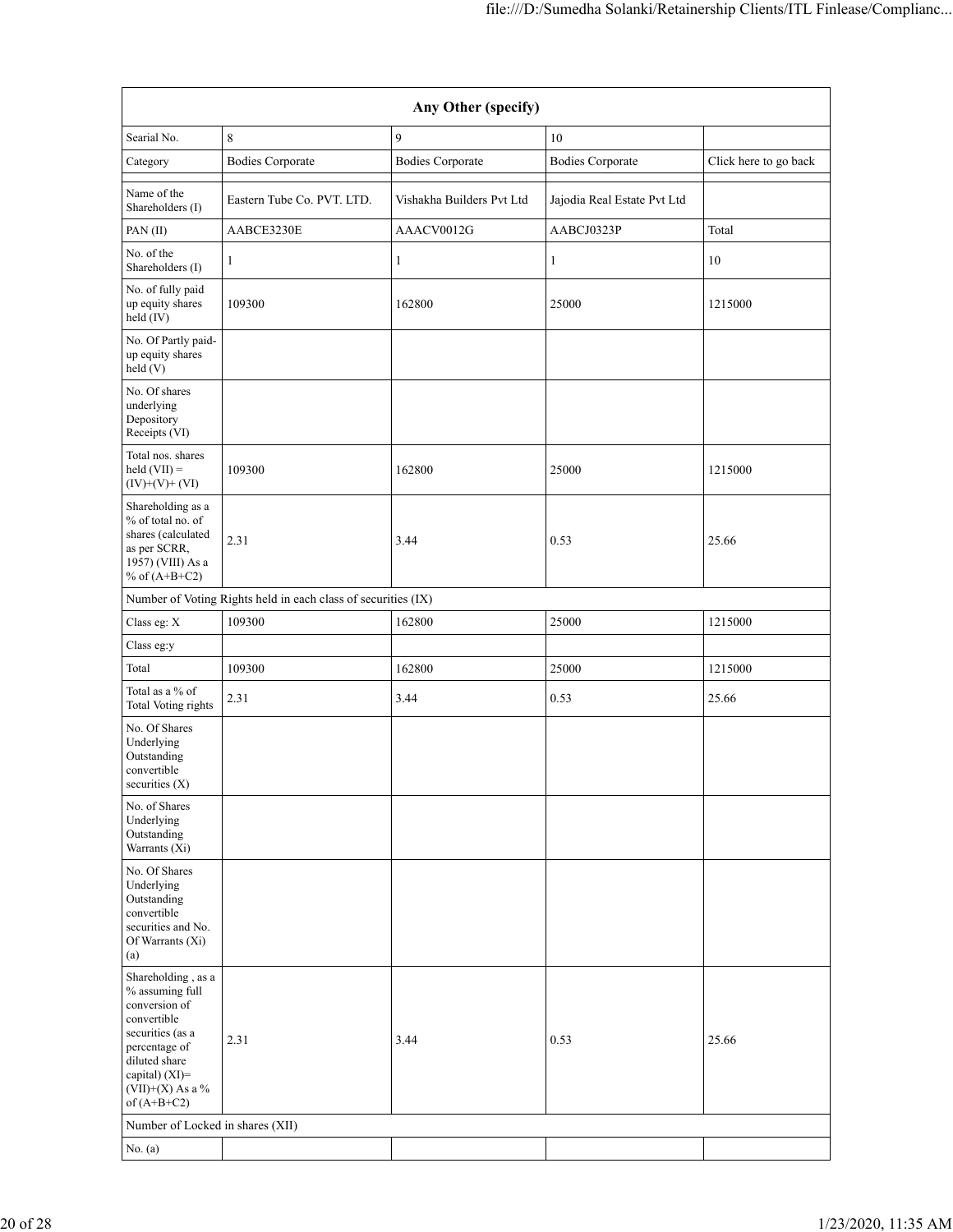| As a % of total<br>Shares held (b)                                   |                                                         |        |       |         |  |  |
|----------------------------------------------------------------------|---------------------------------------------------------|--------|-------|---------|--|--|
|                                                                      | Number of Shares pledged or otherwise encumbered (XIII) |        |       |         |  |  |
| No. $(a)$                                                            |                                                         |        |       |         |  |  |
| As a % of total<br>Shares held (b)                                   |                                                         |        |       |         |  |  |
| Number of equity<br>shares held in<br>dematerialized<br>form $(XIV)$ | 109300                                                  | 162800 | 25000 | 1215000 |  |  |
|                                                                      | Reason for not providing PAN                            |        |       |         |  |  |
| Reason for not<br>providing PAN                                      |                                                         |        |       |         |  |  |
| Shareholder type                                                     |                                                         |        |       |         |  |  |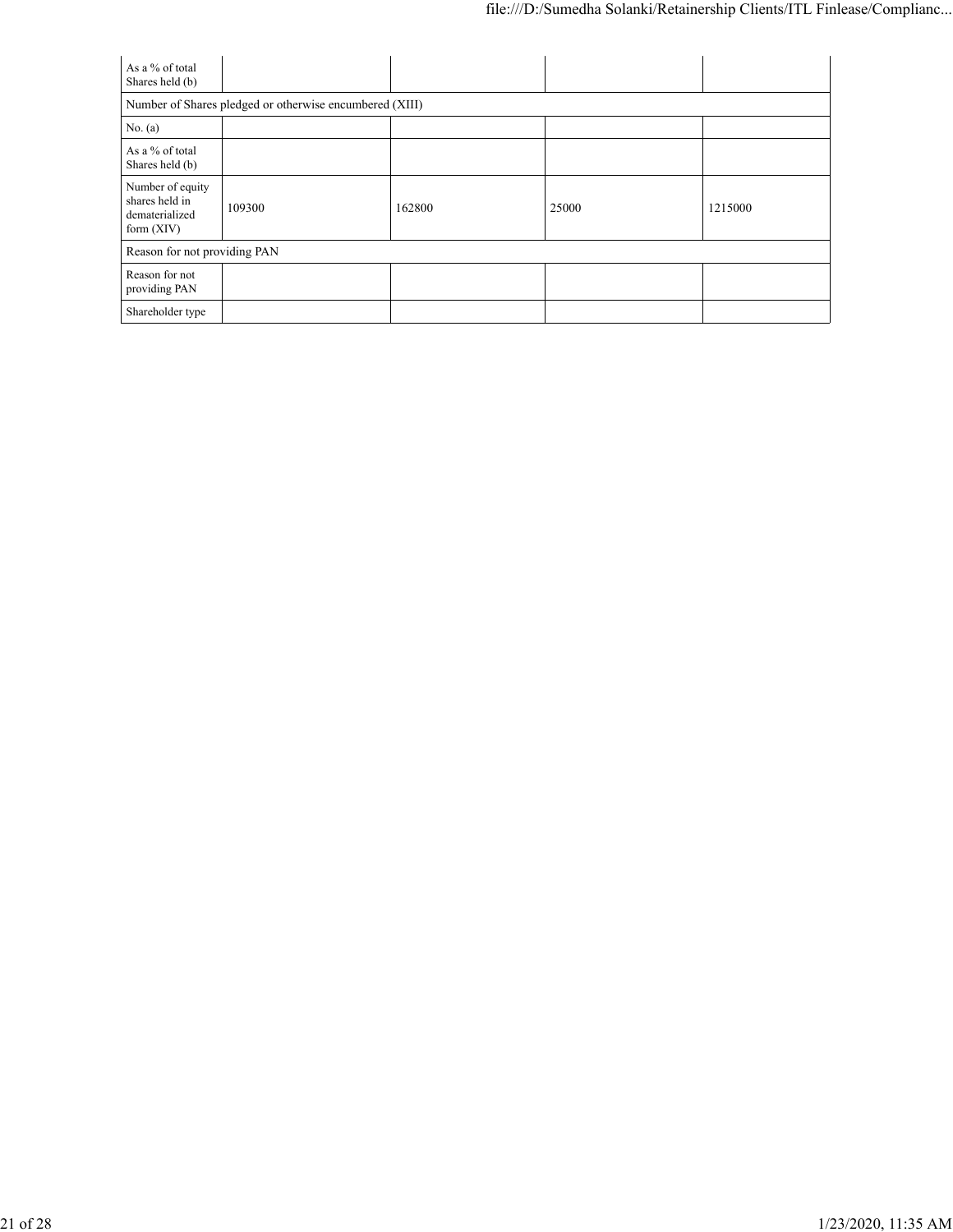|                                                                                                                                                                                      |                                                               |                   |                                | Individuals - ii. Individual shareholders holding nominal share capital in excess of Rs. 2 lakhs. |                               |                          |
|--------------------------------------------------------------------------------------------------------------------------------------------------------------------------------------|---------------------------------------------------------------|-------------------|--------------------------------|---------------------------------------------------------------------------------------------------|-------------------------------|--------------------------|
| Searial No.                                                                                                                                                                          | $\mathbf{1}$                                                  | $\overline{c}$    | 3                              | $\overline{4}$                                                                                    | 5                             |                          |
| Name of the<br>Shareholders (I)                                                                                                                                                      | <b>JUGAL KISHORE</b><br><b>AGIWAL</b>                         | <b>ASENLA A.O</b> | <b>AMONGLA</b><br><b>JAMIR</b> | DEEPAK KUMAR<br><b>KAPOOR</b>                                                                     | <b>SUMAN</b><br><b>CHOPRA</b> | Click here to<br>go back |
| PAN(II)                                                                                                                                                                              | AARPM6150A                                                    | ZZZZZ9999Z        | ZZZZZ9999Z                     | ABAPK7443G                                                                                        | AMGPC7599A                    | Total                    |
| No. of fully paid<br>up equity shares<br>held $(IV)$                                                                                                                                 | 60700                                                         | 140000            | 155000                         | 50000                                                                                             | 50800                         | 456500                   |
| No. Of Partly paid-<br>up equity shares<br>held $(V)$                                                                                                                                |                                                               |                   |                                |                                                                                                   |                               |                          |
| No. Of shares<br>underlying<br>Depository<br>Receipts (VI)                                                                                                                           |                                                               |                   |                                |                                                                                                   |                               |                          |
| Total nos. shares<br>held $(VII) =$<br>$(IV)+(V)+(VI)$                                                                                                                               | 60700                                                         | 140000            | 155000                         | 50000                                                                                             | 50800                         | 456500                   |
| Shareholding as a<br>% of total no. of<br>shares (calculated<br>as per SCRR,<br>1957) (VIII) As a<br>% of $(A+B+C2)$                                                                 | 1.28                                                          | 2.96              | 3.27                           | 1.06                                                                                              | 1.07                          | 9.64                     |
|                                                                                                                                                                                      | Number of Voting Rights held in each class of securities (IX) |                   |                                |                                                                                                   |                               |                          |
| Class eg: X                                                                                                                                                                          | 60700                                                         | 140000            | 155000                         | 50000                                                                                             | 50800                         | 456500                   |
| Class eg:y                                                                                                                                                                           |                                                               |                   |                                |                                                                                                   |                               |                          |
| Total                                                                                                                                                                                | 60700                                                         | 140000            | 155000                         | 50000                                                                                             | 50800                         | 456500                   |
| Total as a % of<br><b>Total Voting rights</b>                                                                                                                                        | 1.28                                                          | 2.96              | 3.27                           | 1.06                                                                                              | 1.07                          | 9.64                     |
| No. Of Shares<br>Underlying<br>Outstanding<br>convertible<br>securities $(X)$                                                                                                        |                                                               |                   |                                |                                                                                                   |                               |                          |
| No. of Shares<br>Underlying<br>Outstanding<br>Warrants (Xi)                                                                                                                          |                                                               |                   |                                |                                                                                                   |                               |                          |
| No. Of Shares<br>Underlying<br>Outstanding<br>convertible<br>securities and No.<br>Of Warrants (Xi)<br>(a)                                                                           |                                                               |                   |                                |                                                                                                   |                               |                          |
| Shareholding, as a<br>% assuming full<br>conversion of<br>convertible<br>securities (as a<br>percentage of<br>diluted share<br>capital) (XI)=<br>$(VII)+(X)$ As a %<br>of $(A+B+C2)$ | 1.28                                                          | 2.96              | 3.27                           | 1.06                                                                                              | 1.07                          | 9.64                     |
| Number of Locked in shares (XII)                                                                                                                                                     |                                                               |                   |                                |                                                                                                   |                               |                          |
| No. (a)                                                                                                                                                                              |                                                               |                   |                                |                                                                                                   |                               |                          |
| As a % of total<br>Shares held (b)                                                                                                                                                   |                                                               |                   |                                |                                                                                                   |                               |                          |
| Number of equity<br>shares held in                                                                                                                                                   | 60700                                                         | $\boldsymbol{0}$  | 0                              | 50000                                                                                             | 0                             | 110700                   |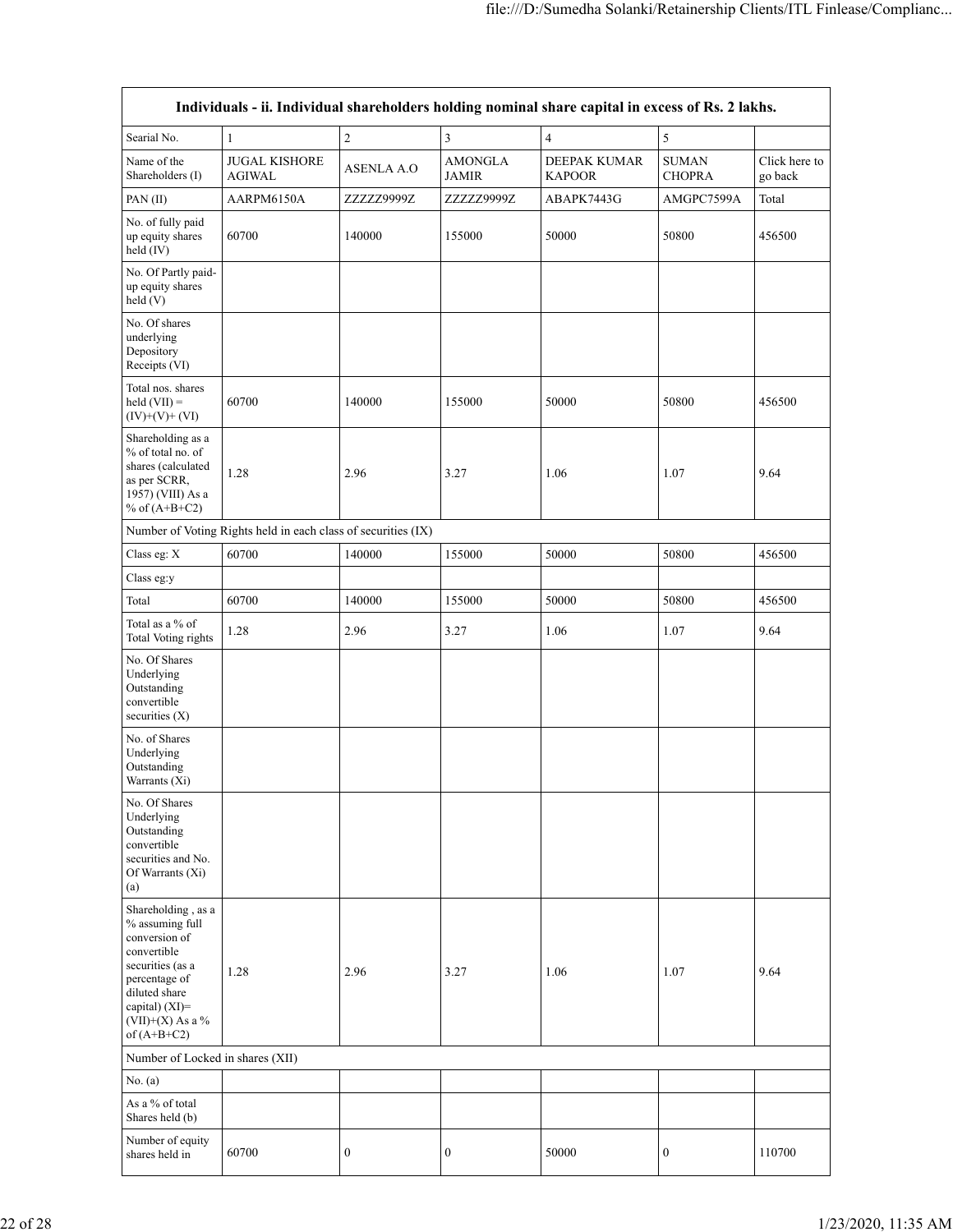| dematerialized<br>form $(XIV)$  |                              |                              |  |  |
|---------------------------------|------------------------------|------------------------------|--|--|
| Reason for not providing PAN    |                              |                              |  |  |
| Reason for not<br>providing PAN | Textual<br>Information $(1)$ | Textual<br>Information $(2)$ |  |  |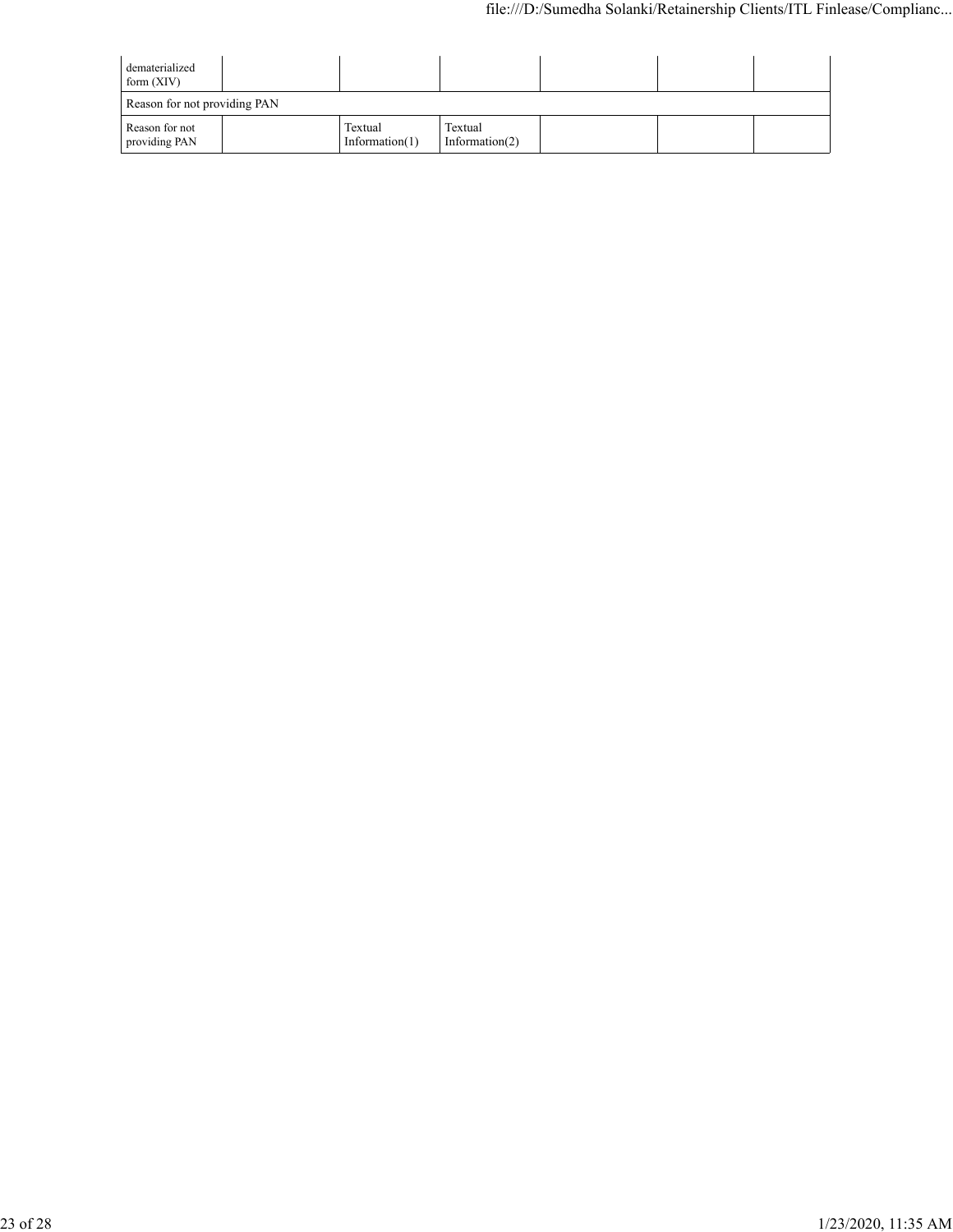| <b>Text Block</b>      |                                                               |  |  |  |
|------------------------|---------------------------------------------------------------|--|--|--|
| Textual Information(1) | The Shareholder lives in Nagaland where Pan is not mandatory. |  |  |  |
| Textual Information(2) | The Shareholder lives in Nagaland where Pan is not mandatory. |  |  |  |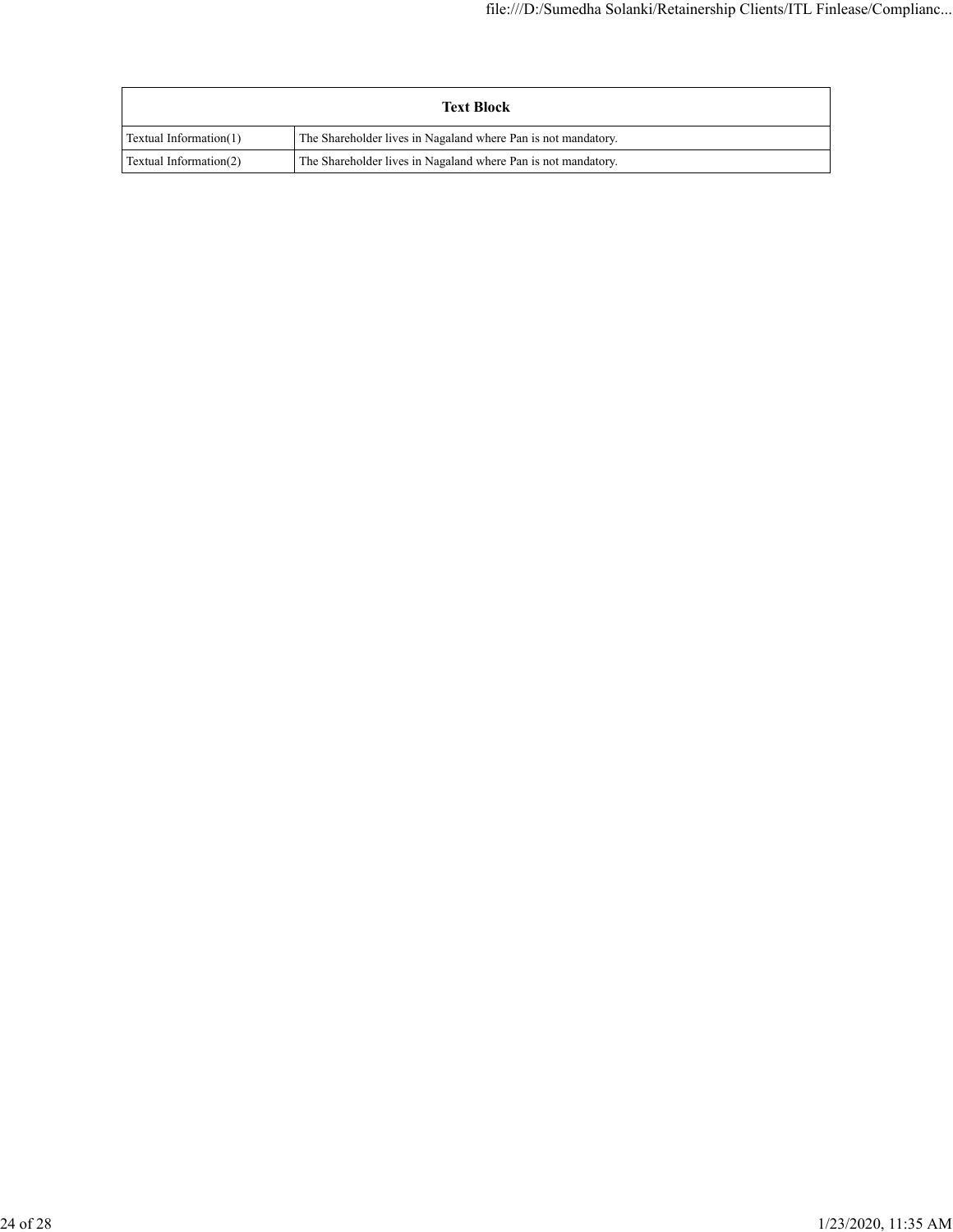| Any Other (specify)                                                                                                                                                                  |                                                               |                                                   |                                            |                                           |                          |  |  |  |
|--------------------------------------------------------------------------------------------------------------------------------------------------------------------------------------|---------------------------------------------------------------|---------------------------------------------------|--------------------------------------------|-------------------------------------------|--------------------------|--|--|--|
| Searial No.                                                                                                                                                                          | $\mathbf{1}$                                                  | $\mathfrak{2}$                                    | 3                                          | $\overline{4}$                            |                          |  |  |  |
| Category                                                                                                                                                                             | <b>Bodies Corporate</b>                                       | <b>Bodies Corporate</b>                           | <b>Bodies Corporate</b>                    | <b>LLP</b>                                |                          |  |  |  |
| Category / More<br>than 1 percentage                                                                                                                                                 | More than 1<br>percentage of<br>shareholding                  | More than 1 percentage of<br>shareholding         | More than 1 percentage of<br>shareholding  | More than 1 percentage<br>of shareholding |                          |  |  |  |
| Name of the<br>Shareholders (I)                                                                                                                                                      | <b>ITL UDYOG LTD</b>                                          | <b>ITL STOCK &amp;</b><br><b>SHAREBROKERS LTD</b> | <b>GLORY ADVERTISING</b><br>& MKTG PVT LTD | ASP TECHNOLOGY<br><b>LLP</b>              | Click here<br>to go back |  |  |  |
| PAN(II)                                                                                                                                                                              | AAACI9774L                                                    | AAACI1875N                                        | ZZZZZ9999Z                                 | ABJFA8314M                                | Total                    |  |  |  |
| No. of the<br>Shareholders (I)                                                                                                                                                       | 1                                                             | 1                                                 | 1                                          | $\mathbf{1}$                              | $\boldsymbol{0}$         |  |  |  |
| No. of fully paid<br>up equity shares<br>held (IV)                                                                                                                                   | 91800                                                         | 78100                                             | 50000                                      | 73400                                     | $\boldsymbol{0}$         |  |  |  |
| No. Of Partly paid-<br>up equity shares<br>held (V)                                                                                                                                  |                                                               |                                                   |                                            |                                           |                          |  |  |  |
| No. Of shares<br>underlying<br>Depository<br>Receipts (VI)                                                                                                                           |                                                               |                                                   |                                            |                                           |                          |  |  |  |
| Total nos. shares<br>held $(VII) =$<br>$(IV)+(V)+(VI)$                                                                                                                               | 91800                                                         | 78100                                             | 50000                                      | 73400                                     | $\boldsymbol{0}$         |  |  |  |
| Shareholding as a<br>% of total no. of<br>shares (calculated<br>as per SCRR,<br>1957) (VIII) As a<br>% of $(A+B+C2)$                                                                 | 1.94                                                          | 1.65                                              | 1.06                                       | 1.55                                      | $\boldsymbol{0}$         |  |  |  |
|                                                                                                                                                                                      | Number of Voting Rights held in each class of securities (IX) |                                                   |                                            |                                           |                          |  |  |  |
| Class eg: X                                                                                                                                                                          | 91800                                                         | 78100                                             | 50000                                      | 73400                                     | $\boldsymbol{0}$         |  |  |  |
| Class eg:y                                                                                                                                                                           |                                                               |                                                   |                                            |                                           |                          |  |  |  |
| Total                                                                                                                                                                                | 91800                                                         | 78100                                             | 50000                                      | 73400                                     | $\boldsymbol{0}$         |  |  |  |
| Total as a % of<br>Total Voting rights                                                                                                                                               | 1.94                                                          | 1.65                                              | 1.06                                       | 1.55                                      | $\boldsymbol{0}$         |  |  |  |
| No. Of Shares<br>Underlying<br>Outstanding<br>convertible<br>securities $(X)$                                                                                                        |                                                               |                                                   |                                            |                                           |                          |  |  |  |
| No. of Shares<br>Underlying<br>Outstanding<br>Warrants (Xi)                                                                                                                          |                                                               |                                                   |                                            |                                           |                          |  |  |  |
| No. Of Shares<br>Underlying<br>Outstanding<br>convertible<br>securities and No.<br>Of Warrants (Xi)<br>(a)                                                                           |                                                               |                                                   |                                            |                                           |                          |  |  |  |
| Shareholding, as a<br>% assuming full<br>conversion of<br>convertible<br>securities (as a<br>percentage of<br>diluted share<br>capital) (XI)=<br>$(VII)+(X)$ As a %<br>of $(A+B+C2)$ | 1.94                                                          | 1.65                                              | 1.06                                       | 1.55                                      | $\boldsymbol{0}$         |  |  |  |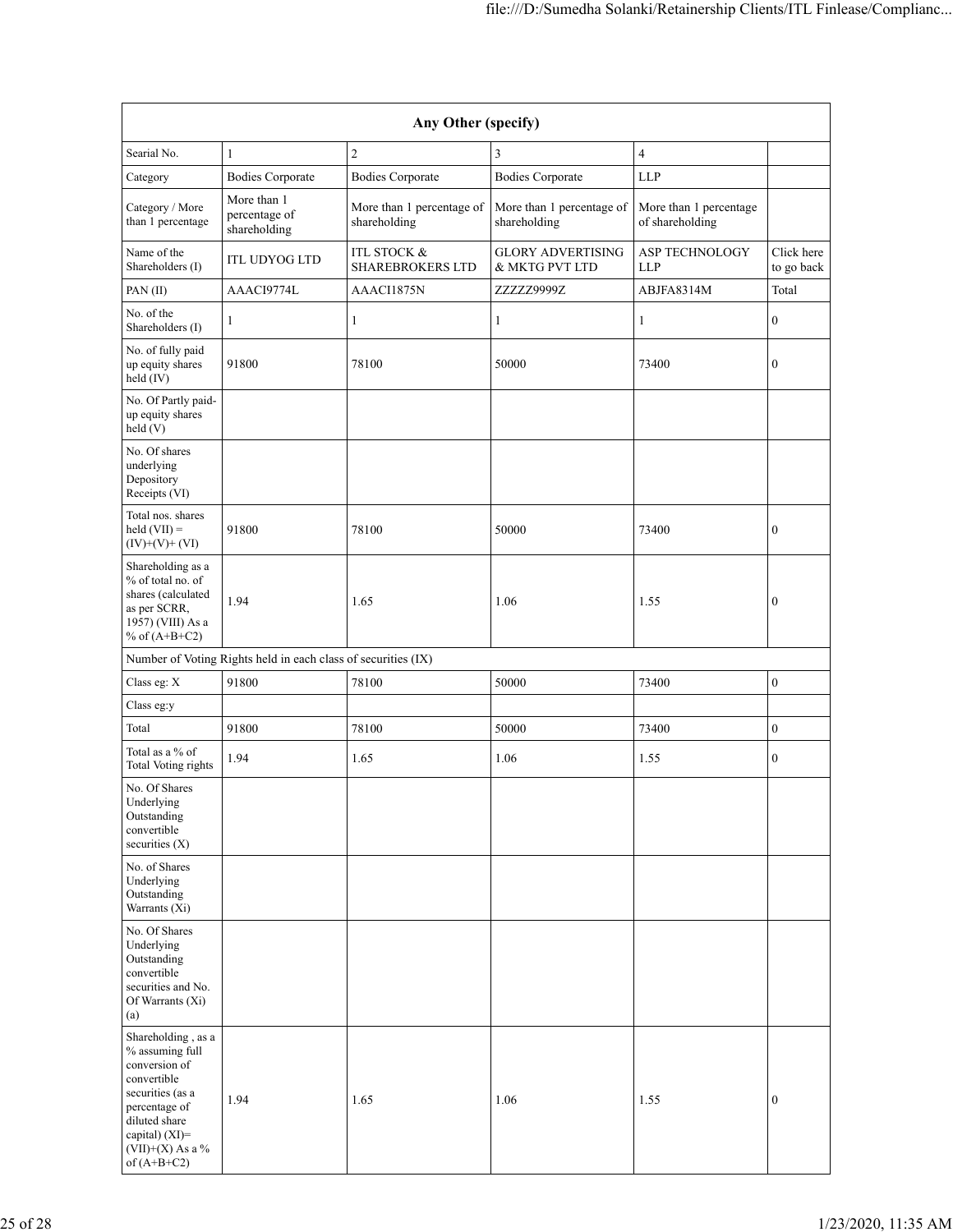| Number of Locked in shares (XII)                                     |       |       |                        |       |          |  |
|----------------------------------------------------------------------|-------|-------|------------------------|-------|----------|--|
| No. (a)                                                              |       |       |                        |       |          |  |
| As a % of total<br>Shares held (b)                                   |       |       |                        |       |          |  |
| Number of equity<br>shares held in<br>dematerialized<br>form $(XIV)$ | 91800 | 78100 | $\bf{0}$               | 73400 | $\theta$ |  |
| Reason for not providing PAN                                         |       |       |                        |       |          |  |
| Reason for not<br>providing PAN                                      |       |       | Textual Information(1) |       |          |  |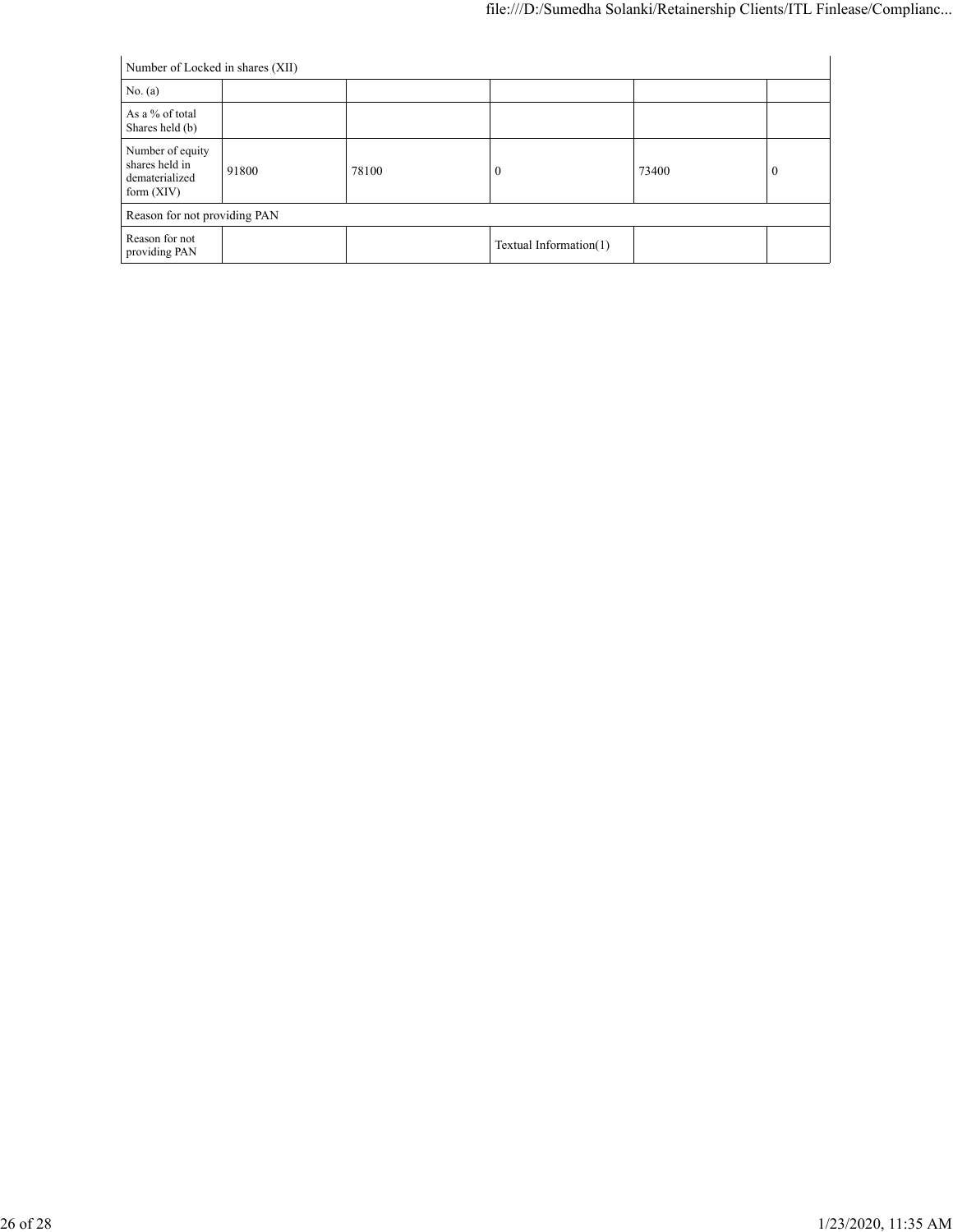| <b>Text Block</b>      |                                                                                                                              |  |  |  |
|------------------------|------------------------------------------------------------------------------------------------------------------------------|--|--|--|
| Textual Information(1) | The company Holding 50000 shares which is less than 1% accoring to Issued and Subscribed Capital so<br>Pan is not mandatory. |  |  |  |